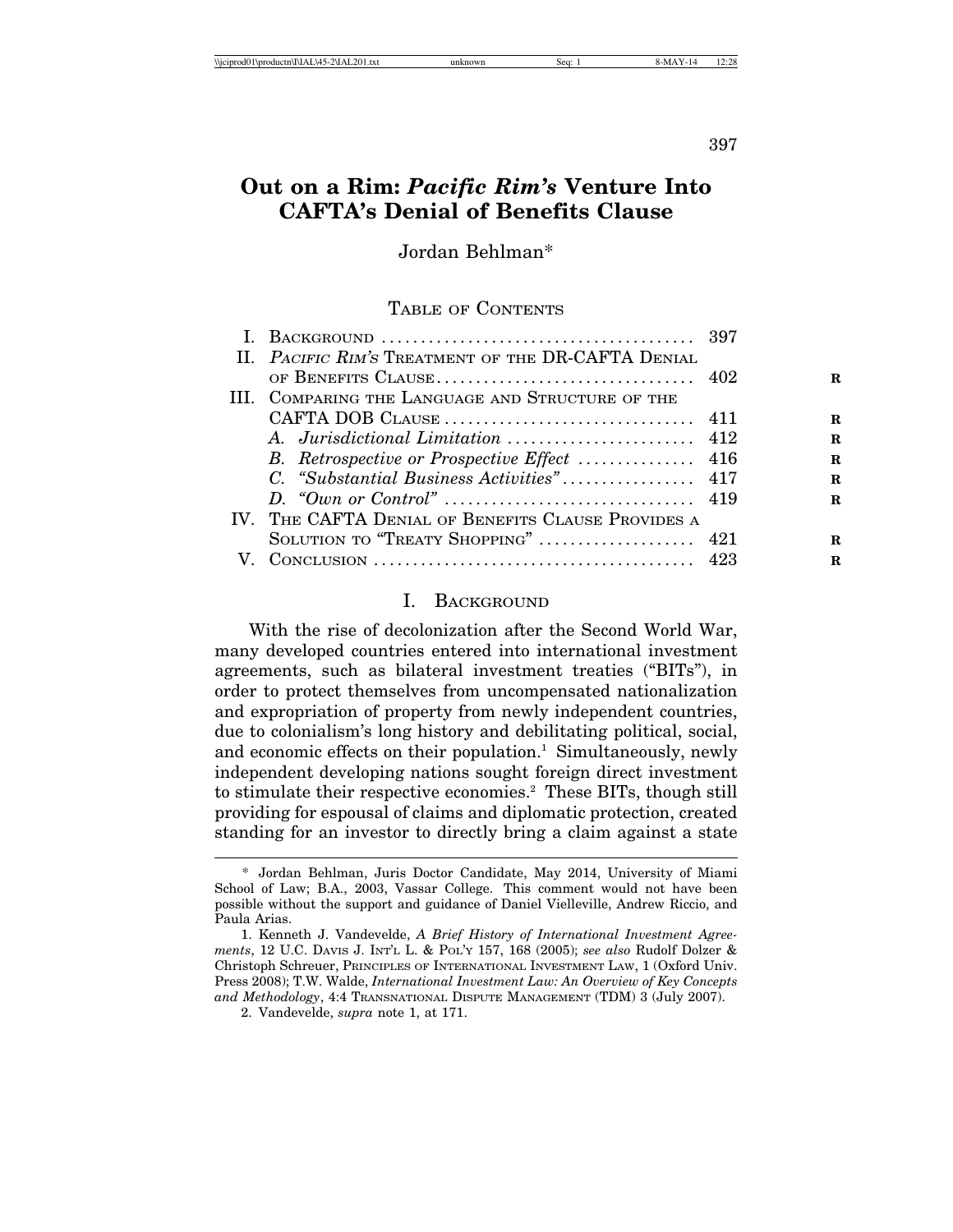by creating a private right of action.3 Investment treaties also helped reconcile the risks assumed by developed countries with the fairness and transparency expected by developing countries.<sup>4</sup>

While there was initially some hesitation by newly indepen- $\det$  nations due to fears of neocolonialism, $^5$  the advent of the  $\det$ crisis in the 1980s made developing countries fixate on creating favorable investment conditions for developed countries.<sup>6</sup> While developing countries attracted investment, developed countries expected security for those investments. Consequently, the number of international investment agreements dramatically increased in the 1980s and 1990s.<sup>7</sup> Between 1959 and 1989, there were fewer than 400 BITs, but over the next fifteen years, there were approximately 2,000.<sup>8</sup> With an astounding number of BITs—not to mention the growth of multilateral investment treaties, and bilateral and multilateral free trade agreements—host countries became concerned with the growth of "treaty shopping" in the international community. Developing countries, therefore, needed to determine whether foreign investors had a sufficient connection to the treaty under which they sought protection and redress.9 This became increasingly important as nationality became more fluid and as the world became, and continues to become, more globalized.

Although the international community experienced a large increase in the number of international investment agreements in the 1980s and 1990s, discussion of the denial of benefits clause ("DOB clause") can be traced back to the 1950s.10 In 1956, Herman Walker Jr. noted, "The recent treaties signed by the United States, at any rate, indicate that this possibility of a 'free ride' by third-country interests is one to be guarded against  $\dots$ ."<sup>11</sup> This

11. *Id.*

<sup>3.</sup> *Id.* at 175.

<sup>4.</sup> ZACHARY DOUGLAS, THE INTERNATIONAL LAW OF INVESTMENT CLAIMS, 2 (Cambridge Univ. Press 2009).

<sup>5.</sup> Jeswald W. Salacuse, *BIT by BIT: The Growth of Bilateral Investment Treaties and Their Impact on Foreign Investment in Developing Countries*, 24 Int'l L. 655, 659–60 (1990). Developing countries began to demand a New International Economic Order that rejected that customary international law required host countries to uphold a minimum standard of protection to foreign investors.

<sup>6.</sup> Vandevelde, *supra* note 1, at 178.

<sup>7.</sup> *Id.* at 178–79.

<sup>8.</sup> *Id.* at 179.

<sup>9.</sup> Loukas A. Mistelis & Crina Mihaela Baltag, *Denial of Benefits and Article 17 of the Energy Charter Treaty*, 113:4 PENN ST. L. REV. 1301, 1303 (2009).

<sup>10.</sup> Herman Walker Jr., *Provisions on Companies in United State Commercial Treaties*, 50 AM. J. INT'L L. 373, 388 (1956).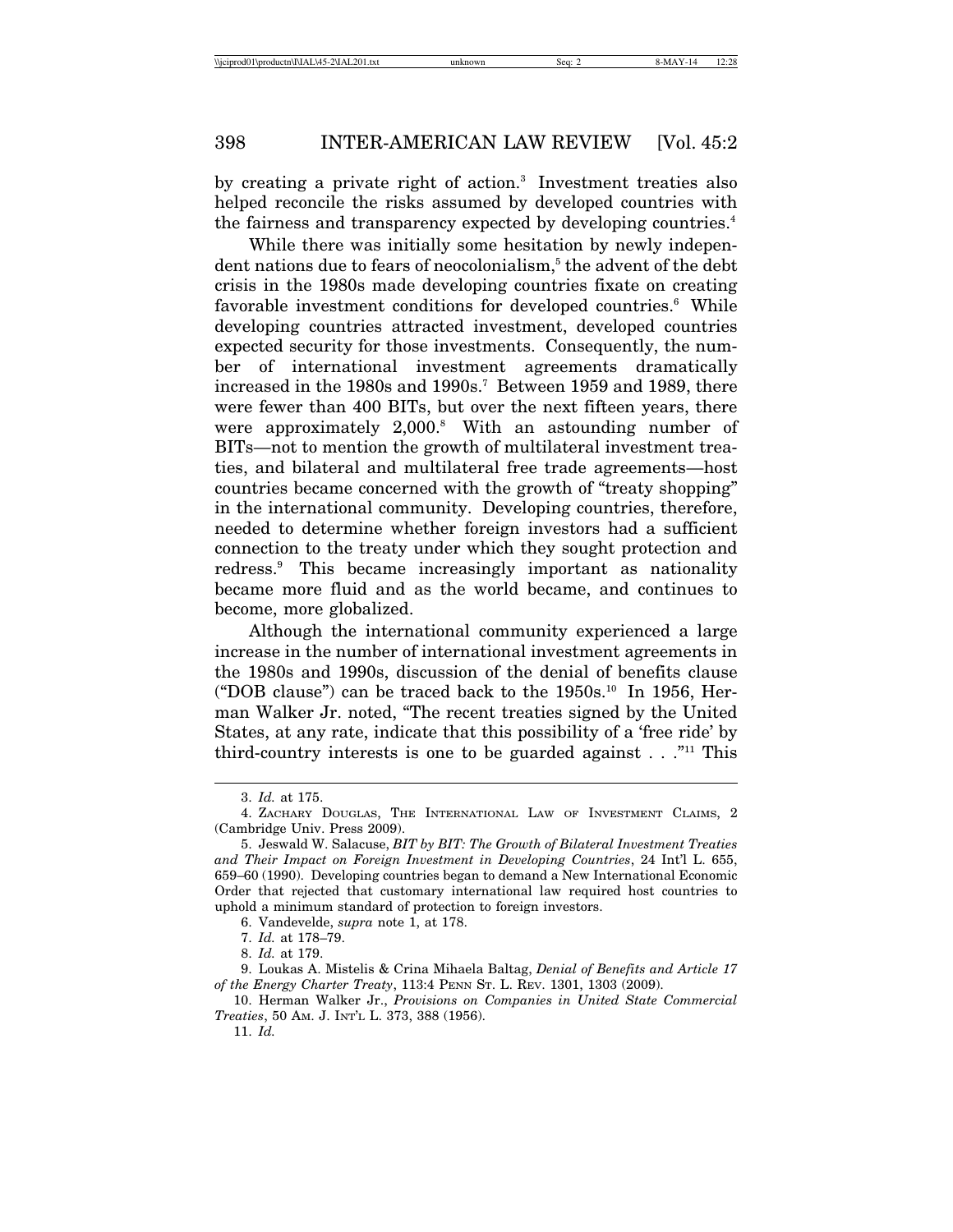concept of a "free ride" by third party nationals is exactly what the DOB clause seeks to prevent.<sup>12</sup> While this idea was raised in 1950s scholarship, it is more relevant today than ever.

Treaties include a DOB clause to prevent third parties from "treaty shopping": the practice of multinational companies being structured to take advantage of favorable tax or dispute resolution benefits without actually assuming any obligations under a particular treaty.13 The DOB clause, therefore, maintains reciprocity of benefits while excluding "shell companies" from receiving treaty protection.14 Dolzer and Schruer suggest that while "treaty shopping" itself may not be "illegal or unethical," states "may regard such practices as undesirable and take appropriate measures against them."15

With increasing globalization, many states entered into multilateral investment treaties and BITs opted to include a DOB clause. For example, the 2012 Model U.S. BIT contains a DOB clause in Article 17.16 Likewise, the Energy Charter Treaty ("ECT") contains a clause entitled "Non-Application of Part III in Certain Circumstances."17 These DOB clauses, while similar in many ways, have important differences in context, wording, and effect.

Without a DOB clause, investors can access treaty benefits directly through the treaty or by importing more favorable provisions through the treaty's Most-Favored Nation ("MFN") clause. According to the International Law Commission, an MFN clause is "a treaty provision whereby a State undertakes an obligation towards another State to accord most-favored-nation treatment in an agreed sphere of relations."18 Essentially, the MFN clause prevents third-party states from receiving more preferential treatment than the contracting states. If other treaties contain provisions that are more favorable, parties are able to import those more favorable rights into the treaty.19

Thus, a DOB clause, in a way, seeks to limit the effect of the

19. Many Investor-State arbitral tribunals conflict over whether MFN clauses

<sup>12.</sup> *Id.*

<sup>13.</sup> Mistelis & Baltag, *supra* note 9, at 1302.

<sup>14.</sup> *Id.*

<sup>15.</sup> Dolzer, *supra* note 1 at 55.

<sup>16.</sup> *2012 U.S. Model Bilateral Investment Treaty*, art. 17, *available* at http://www. ustr.gov/sites/default/files/BIT%20text%20for%20ACIEP%20Meeting.pdf.

<sup>17.</sup> Energy Charter Treaty, art. 17, Dec. 17, 1994, 2080 U.N.T.S. 95 (1995) [hereinafter *ECT*].

<sup>18. &#</sup>x27;Final Draft Articles on Most Favored Nation Clauses' *YB of Int'l L. Commission* (Vol. 2, Pt. 2, 30th session, 1978) 16 (Art. 4).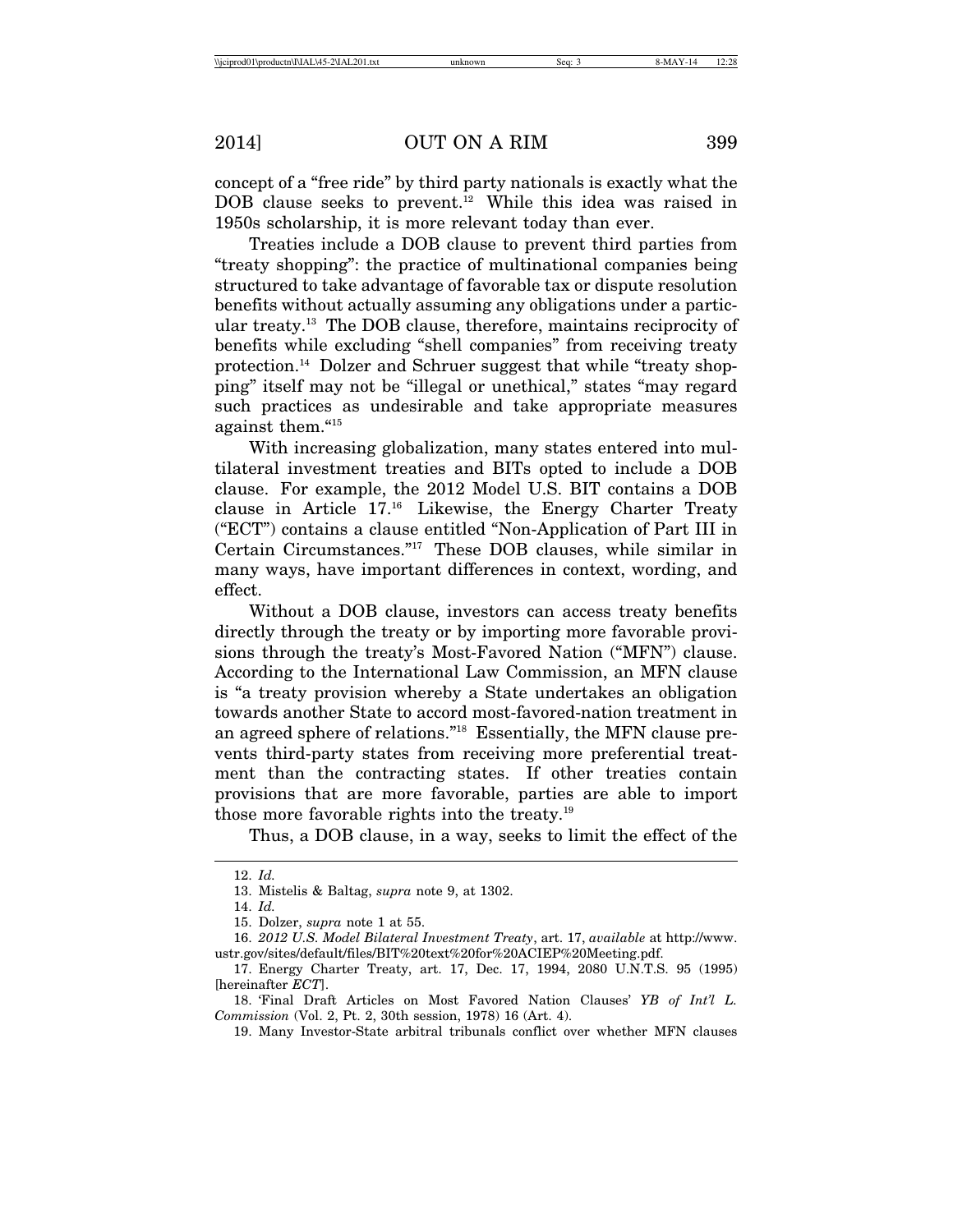MFN clause. It does so by denying certain treaty benefits to third parties that could be obtained by the presence of a MFN clause, but without the presence of a DOB provision. A DOB clause prevents third parties from raising claims under a treaty. Furthermore, a DOB clause also prevents contracting parties of one treaty from importing specific benefits from a comparator treaty. Normally, a third party would not have the right to gain any treaty protection.

Similar to other treaties, such as the ECT, the Dominican Republic – Central American Free Trade Agreement ("CAFTA") includes a DOB clause. CAFTA parties have good reason to prevent treaty shopping and secure CAFTA's benefits and obligations. Following the implementation of the North American Free Trade Agreement ("NAFTA"), many Central American countries sought to mirror the boost in foreign direct investment experienced by Mexico.<sup>20</sup> NAFTA, a trade and investment agreement among the United States, Canada, and Mexico, which was ratified in 1994, "aims at the free movement and liberalization of goods, services, people, and investments."<sup>21</sup>

Mexico experienced increased foreign direct investment that inspired Central American countries.<sup>22</sup> For example, foreign direct investment to Mexico prior to NAFTA from 1991 to 1993 totaled \$12 billion. Fewer than ten years later, however, foreign direct investment to Mexico totaled \$54 billion.<sup>23</sup> From the standpoint of Central American countries, the expected benefits of CAFTA included "enhanced access to their largest export market, increased foreign direct investment, and institutional strengthening across a range of trade – and investment related areas."<sup>24</sup> With only six countries party to CAFTA, it was essential to protect investment to encourage foreign direct investment from the dominant developed contracting state at the time: the United States.<sup>25</sup>

CAFTA, like many other multilateral treaties, contains a DOB clause to protect the contracting parties' rights from "free-

only apply to substantive rights (merits) or to procedural rights (dispute resolution) as well.

<sup>20.</sup> M. Ayhan Kose, Alessandro Rebucci, & Alfred Schipke, *Macroeconomic Implications of CAFTA-DR, in* CENTRAL AMERICA: GLOBAL INTEGRATION AND REGIONAL COOPERATION 17 (Markus Rodlauer & Alfred Scipke eds., 2005).

<sup>21.</sup> Dolzer, *supra* note 1 at 28. 22. Kose, *supra* note 20, at 17.

<sup>23.</sup> *Id.*

<sup>24.</sup> Dolzer, *supra* note 1, at 7.

<sup>25.</sup> *See generally* Dominican Republic – Central American Free Trade Agreement, Jan. 28, 2004, 43 I.L.M. 514 [hereinafter *CAFTA*].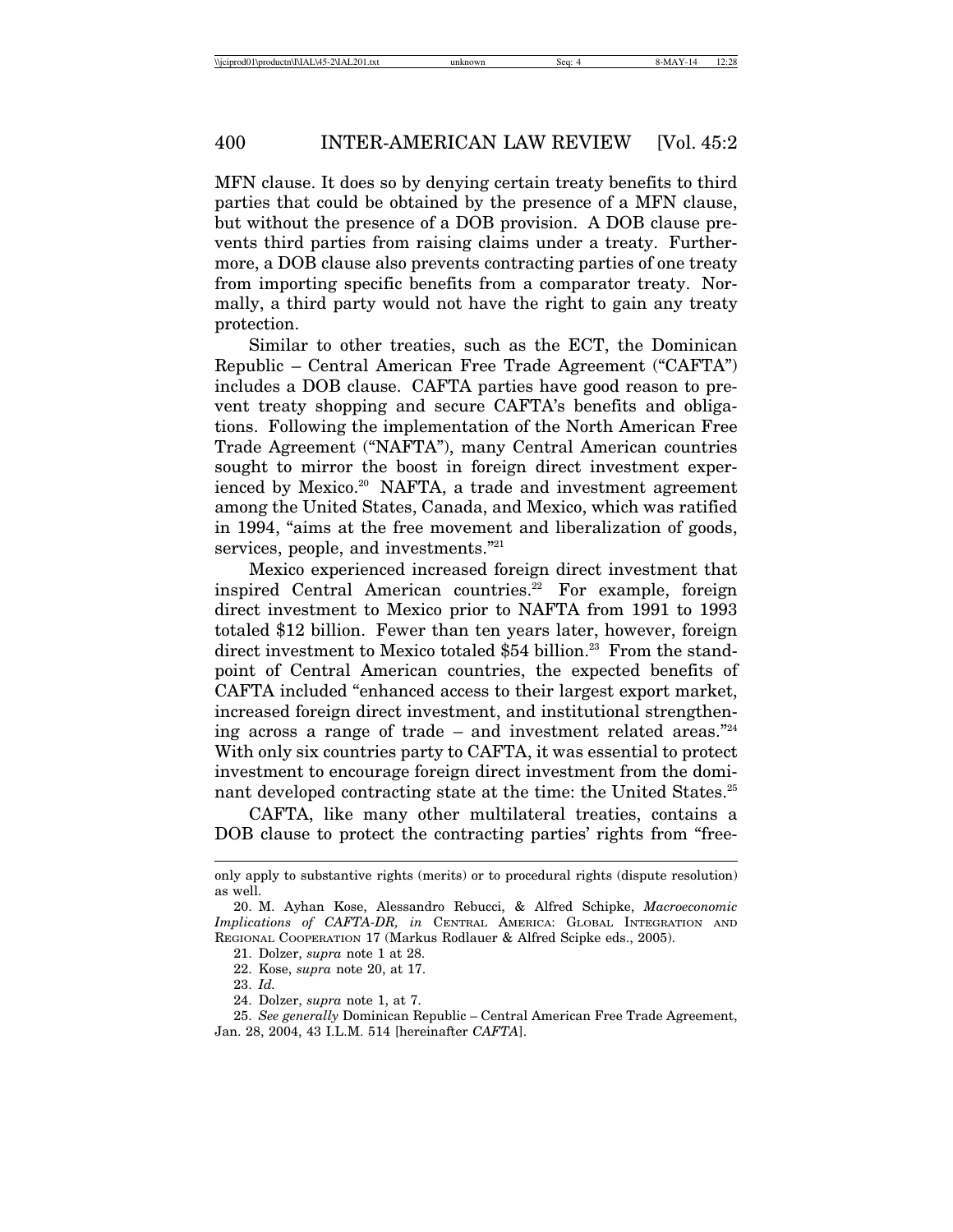riding" third parties.26 The tribunal in *Pacific Rim Cayman LLC v. The Republic of El Salvador* ("*Pacific Rim"*) 27 analyzed the DOB clause solely by using the treaty interpretation principles of Article 31 of the Vienna Convention on the Law of Treaties ("VCLT").28 While both parties urged the tribunal to reference past tribunals' treatment of the DOB clause under other treaties, such as the ECT, the tribunal refused because of CAFTA's "different wording, context, and effect."29 *Pacific Rim* is the first tribunal to analyze CAFTA's DOB clause.<sup>30</sup> It is the first, and only, instance where a tribunal has denied benefits to a claimant under CAFTA or NAFTA.<sup>31</sup>

*Pacific Rim* will be a highly influential case in DOB clause jurisprudence because the DOB interpretation in this case will likely have a significant impact on future tribunals' understanding and interpretation of the CAFTA DOB clause. This is particularly true with regard to the United States. While tribunal decisions are not binding on other tribunals, future tribunals will turn to *Pacific Rim* when the DOB clause is invoked under CAFTA.

This comment's purpose is twofold. First, it will show how,

Article 31 General rule of interpretation 1. A treaty shall be interpreted in good faith in accordance with the ordinary meaning to be given to the terms of the treaty in their context and in the light of its object and purpose. 2. The context for the purpose of the interpretation of a treaty shall comprise, in addition to the text, including its preamble and annexes: (a) any agreement relating to the treaty which was made between all the parties in connection with the conclusion of the treaty; (b) any instrument which was made by one or more parties in connection with the conclusion of the treaty and accepted by the other parties as an instrument related to the treaty. 3. There shall be taken into account, together with the context: (a) any subsequent agreement between the parties regarding the interpretation of the treaty or the application of its provisions; (b) any subsequent practice in the application of the treaty which establishes the agreement of the parties regarding its interpretation; (c) any relevant rules of international law applicable in the relations between the parties. 4. A special meaning shall be given to a term if it is established that the parties so intended.

<sup>26.</sup> *See generally id.*

<sup>27.</sup> *Pacific Rim Cayman LLC v. The Republic of El Salvador*, ICSID Case No. ARB/09/12, Decision on the Respondent's Jurisdictional Objections, ¶ 4.3 (June 1, 2012) [hereinafter *Pac Rim Jurisdiction Decision*].

<sup>28.</sup> Vienna Convention on the Law of Treaties, art. 31, May 23, 1969, 1155 U.N.T.S. 331 [hereinafter *VCLT*].

<sup>29.</sup> *Pac Rim Jurisdictional Decision*, *supra* note 27, ¶ 4.3.

<sup>30.</sup> *Id*. ¶ 4.45.

<sup>31.</sup> *Id.* ¶ 4.3.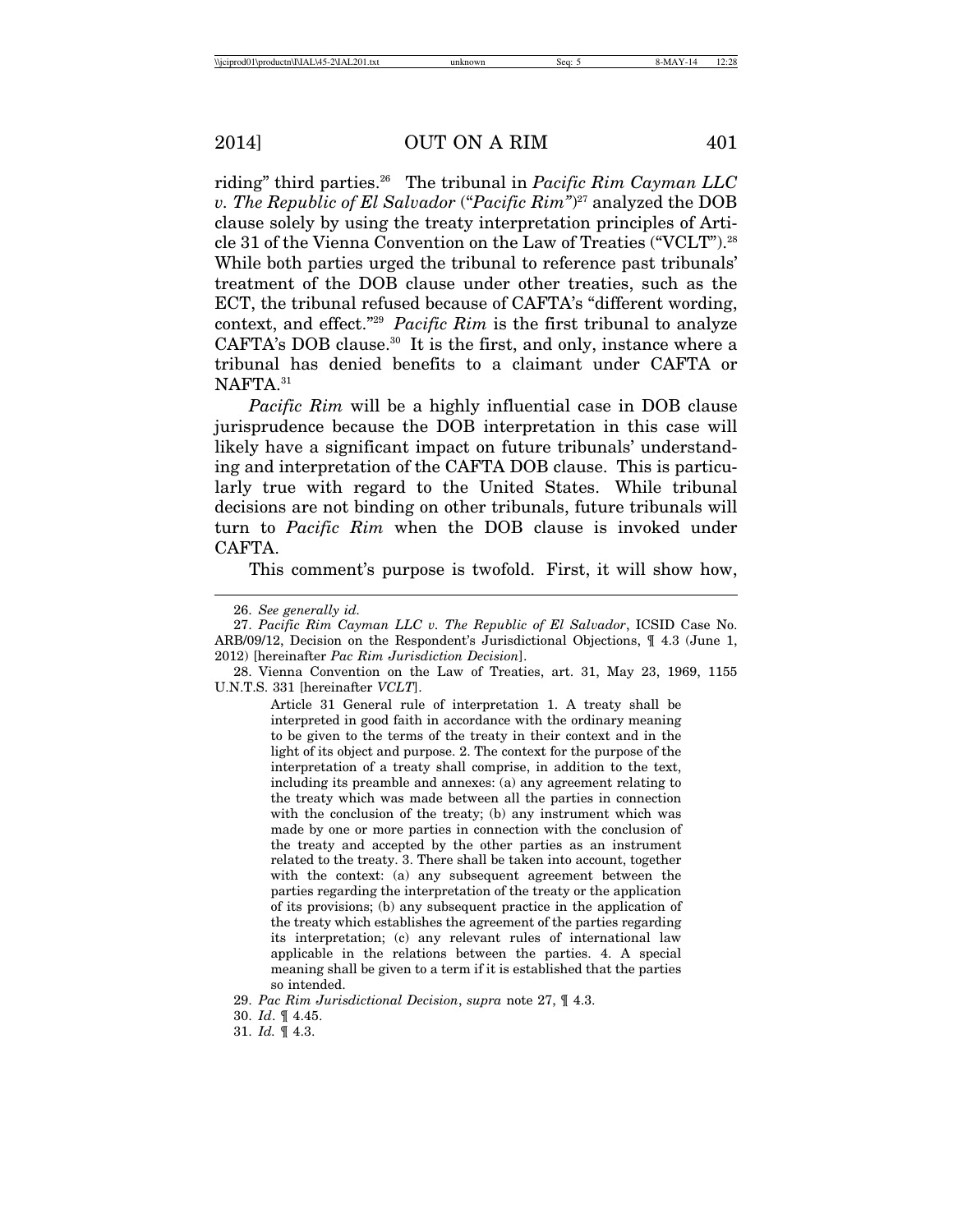unlike previous tribunals' interpretations of the ECT's DOB clause, *Pacific Rim* correctly applied VCLT treaty interpretation principles by examining both the ordinary meaning of the text and the treaty's context. Second, this comment will show that the DOB clause, under the *Pacific Rim* analysis, is a proper and effective solution to unwanted and improper "treaty shopping" by foreign investors. Part II will analyze *Pacific Rim's* treatment of the CAFTA DOB clause. It examines the facts of the case in relation to the DOB clause, and the manner in which the tribunal analyzed those facts retrospectively to define what constitutes "substantial business activities" and "own or control" under CAFTA. *Plama Consortium Limited v. Republic of Bulgaria* ("*Plama*"), unlike *Pacific Rim*, created the precedent that the ECT DOB clause could only be applied prospectively rather than retrospectively. Furthermore, *Plama* relegates the DOB clause analysis to the merits phase. *Pacific Rim*, however, takes a retroactive approach, allowing it to be a jurisdictional decision, which, I argue, is the more faithful application of the VCLT.<sup>32</sup>

In Part III, this comment compares the language and structure of the CAFTA and ECT DOB clauses. It illustrates how and why the CAFTA interpretation is more faithful to the treaty interpretation principles outlined in Article 31 of the VCLT.33 This analysis will address the differences between the ECT and CAFTA DOB clause interpretation, such as jurisdictional limitations and the retrospective versus prospective effect, and will examine how these differences impact common language in the ECT and CAFTA, such as "substantial business activities," and the meaning of "own or control." Part IV discusses how *Pacific Rim*, unlike the recent ECT tribunals' analyses of the DOB clause, and the use of the MFN clause, provides a proper and effective solution to "treaty shopping." Last, Part V provides concluding thoughts on how *Pacific Rim* provides guidance to future tribunals that will wrestle with DOB clause application and interpretation under CAFTA and beyond.

# II. PACIFIC RIM'S TREATMENT OF THE DR-CAFTA DENIAL OF BENEFITS CLAUSE

As mentioned above, the *Pacific Rim* tribunal decided not to reference past tribunals' decisions under other treaties, such as

<sup>32.</sup> *See Generally Plama Consortium Limited v. Republic of Bulgaria*, ICSID Case No. ARB/03/24, Decision on Jurisdiction (February 8, 2005) [hereinafter *Plama*].

<sup>33.</sup> *VCLT*, *supra* note 28, art. 31.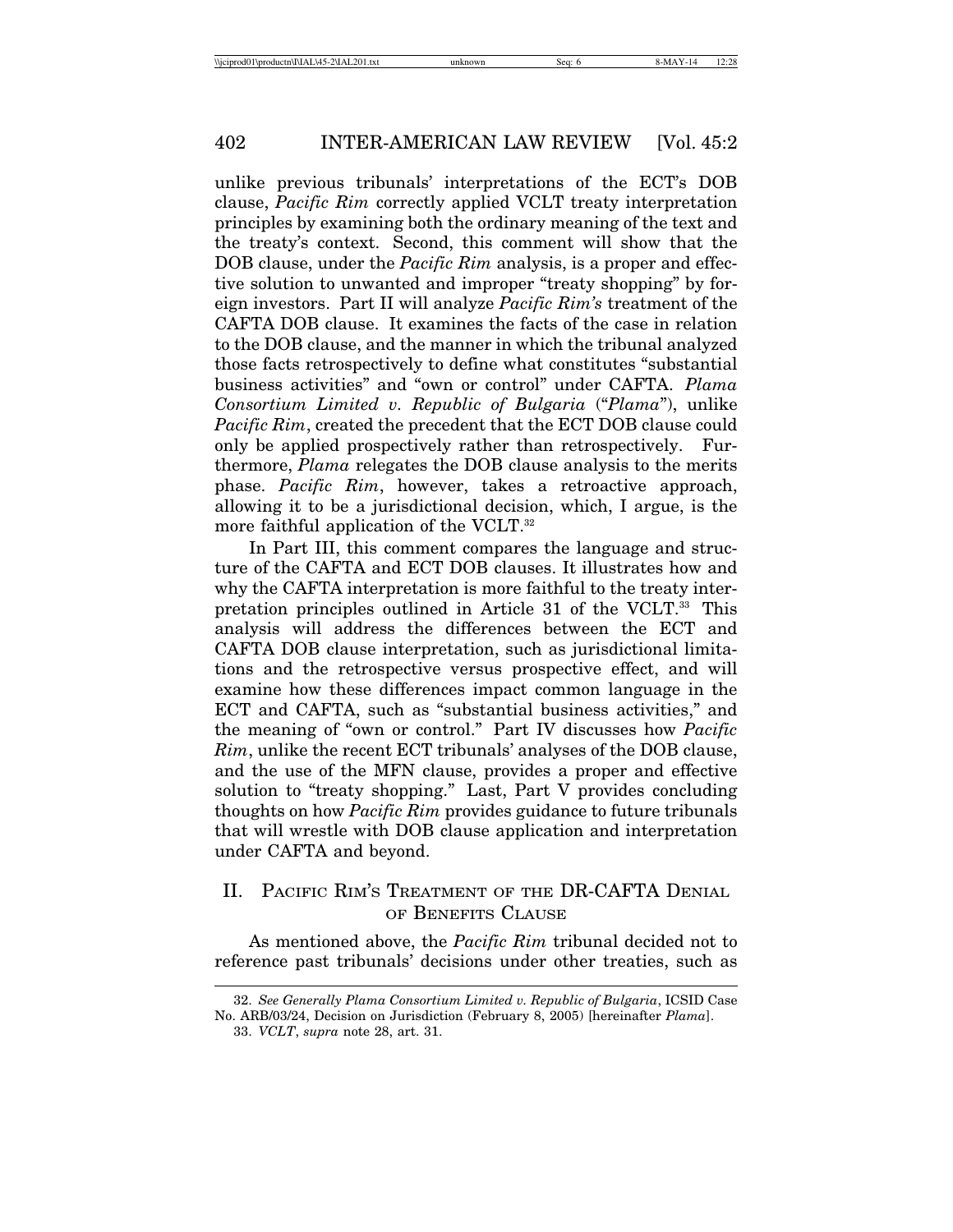the ECT, due to "their different wording, context and effect."34 In other words, the tribunal relied solely on VCLT treaty interpretation principles to apply CAFTA to the facts of the case. To understand the tribunal's interpretative process, one must first identify the facts relevant to the DOB clause analysis.

The claimant, Pacific Rim Cayman LLC ("Pac Rim"), a Nevada corporation, is wholly owned by Pacific Rim Mining Corporation ("PRMC"), a gold exploration company incorporated under Canadian law.35 Pac Rim raised claims on behalf of two of its subsidiaries, Sociedad Anónima de Capital Variable and Dorado Exploraciones Sociedad Anónima de Capital Variable, both Salvadoran corporations,<sup>36</sup> against the Republic of El Salvador ("El Salvador") for failing to grant exploitation permits in accordance with El Salvador's laws.37 The crux of the DOB claim, however, was Pac Rim's corporate reorganization from the Cayman Islands to Nevada, United States.<sup>38</sup> Conveniently, the United States and El Salvador are contracting parties to CAFTA, whereas the Cayman Islands and Canada are not.<sup>39</sup>

El Salvador argued that it could deny CAFTA protection to Pac Rim because it did not have "substantial business activities" in the United States, nor was it "owned or controlled" by United States nationals.<sup>40</sup> As evident from the treaty provision itself, Pac Rim had to prove one of these two elements to be eligible for CAFTA protection:

Subject to Articles 18.3 (Notification and Provision of Information) and 20.4 (Consultations), a Party may deny the benefits of this Chapter to an investor of another Party that is an enterprise of such other Party and to investments of that investor if the enterprise has no substantial business activities in the territory of any Party, other than the denying Party, and persons of a non-Party, or of the denying Party, own or control the enterprise.<sup>41</sup>

<sup>34.</sup> *Pac Rim Jurisdiction Decision*, *supra* note 27, ¶ 4.3.

<sup>35.</sup> *Id.* ¶ 1.1.

<sup>36.</sup> *Id.* ¶ 1.2.

<sup>37.</sup> Krista Sceffey, *Pacific Rim v. El Salvador and the Perils of Free Trade in the Americas*, Council on Hemispheric Affairs (July 30, 2010), http://www.coha.org/ pacific-rim-v-el-salvador-and-the-perils-of-free-trade-in-the-americas/.

<sup>38.</sup> *Pac Rim Jurisdiction Decision*, *supra* note 27, ¶ 1.3.

<sup>39.</sup> *See generally CAFTA*, *supra* note 25.

<sup>40.</sup> *Pacific Rim Cayman LLC v. The Republic of El Salvador*, ICSID Case No. ARB/09/12, The Republic of El Salvador's Memorial Objections to Jurisdiction, ¶ 110 (October 15, 2010) 41–42 [hereinafter *Pac Rim El Salvador MOJ*].

<sup>41.</sup> *CAFTA*, *supra* note 25, art. 10.12(2).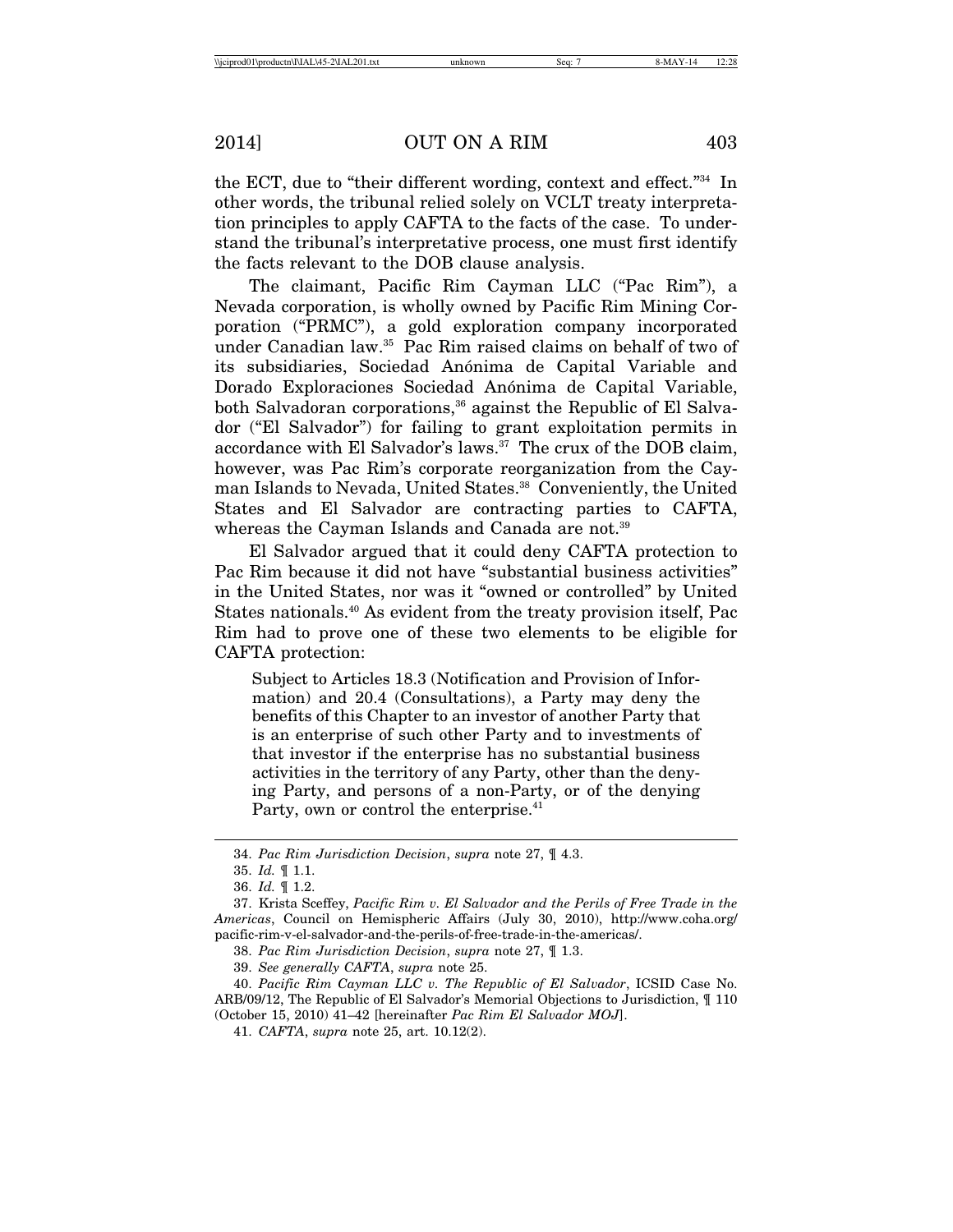Thus, the first issue addressed by the tribunal was whether Pac Rim had "substantial business activities."42

CAFTA, like many international investment agreements, does not define "substantial" in the treaty's text.<sup>43</sup> For example, NAFTA Article 1113(2) states, in part, that "a Party may deny the benefits of this Chapter to an investor of another Party that is an enterprise of such Party and to investments of such investors if investors of a non-Party own or control the enterprise and the enterprise has *no substantial business activities* . . . ." (emphasis added).44 The ECT is another example of a major multilateral investment treaty that uses the "substantial business activities" language without providing a clear definition.<sup>45</sup> Faced with no definition of "substantial," and guided by a faithful application of VCLT Article 31, the tribunal examined the facts in addition to Pac Rim's own testimony in order to determine whether its business activities rose to the level of "substantial."46

El Salvador relied heavily on Pac Rim's affirmation that it was a holding company with no other purpose but to hold shares for its Canadian parent company. $47$  Pac Rim had no office space, no employees, no board of directors, no United States bank account, and it conducted no exploration activities.<sup>48</sup> Moreover, Pac Rim did not pay any taxes in the United States.<sup>49</sup> El Salvador argued that Pac Rim did not rise to the level of a holding company, because it was simply a "shell company."50 To quote El Salvador, "A holding company, owned entirely by the parent company, with no operations, incorporated in a tax haven jurisdiction unrelated to the business, is the quintessential example of a *shell company*."  $(emphasis included).<sup>51</sup>$ 

El Salvador, in great detail, depicted Pac Rim as a shell company. On Pac Rim's Nevada Business Registration form, it listed PRMC's address and did not check a single box for business activity.52 On its supplemental tax forms, Pac Rim checked boxes for

<sup>42.</sup> *Pac Rim Jurisdictional Decision*, *supra* note 27, ¶¶ 4.63–4.78.

<sup>43.</sup> *See generally* CAFTA, *supra* note 25.

<sup>44.</sup> North American Free Trade Agreement (NAFTA), Dec. 17, 1992, 32 I.L.M. 289 (1993), art. 1113(2).

<sup>45.</sup> *ECT*, *supra* note 17, art. 17.

<sup>46.</sup> *Pac Rim Jurisdictional Decision*, *supra* note 27, ¶ 4.8.

<sup>47.</sup> *Id.*

<sup>48.</sup> *Id.*

<sup>49.</sup> *Id.*

<sup>50.</sup> *Pac Rim El Salvador MOJ*, *supra* note 40, ¶ 116.

<sup>51.</sup> *Id.*

<sup>52.</sup> *Id.* ¶ 130.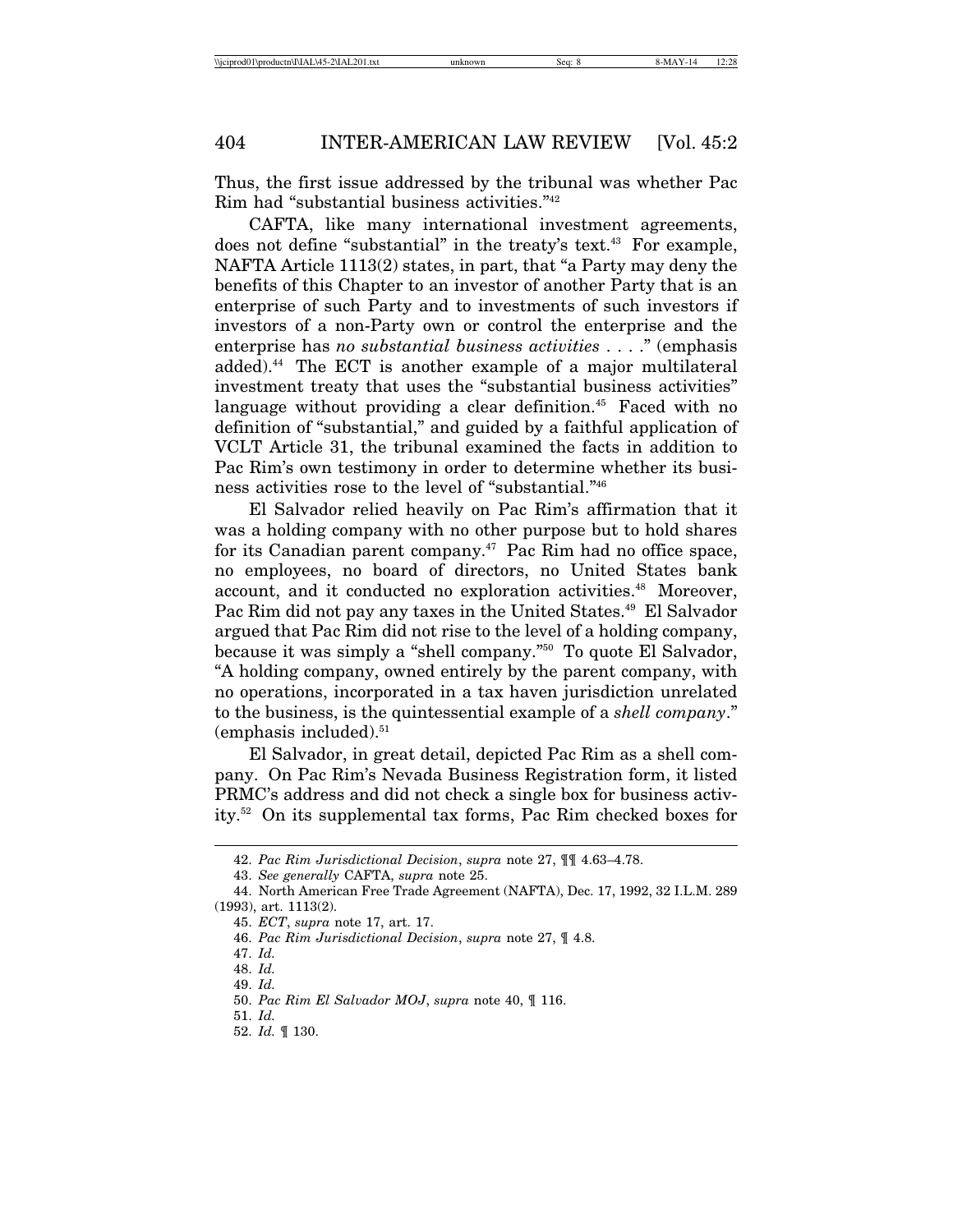"[c]orporation with no employees,"53 and its lease information for the Nevada office provided PRMC's Canadian address, and the office itself had the name "Pacific Rim Mining Corp." posted above the door.<sup>54</sup> The two managers of Pac Rim were officers of PRMC, and all bank transfers by these officers went through PRMC itself.55 El Salvador provided rich details to illustrate to the tribunal that no shred of evidence could define Pac Rim's activities in the United States as "substantial."

Pac Rim did not dispute any evidence, but instead adhered largely to the facts of the case by arguing that because Nevada was its principle place of business, and, therefore, the "nerve center" of its operations, Pac Rim had "substantial business activities" in the United States.<sup>56</sup> Moreover, it urged the tribunal to account for the ". . .activities of the corporate family as a whole."57 Thus, whether "in isolation or as part of the broader corporate group," the tribunal should classify Pac Rim's United States business activities as "substantial."58 Pac Rim wanted the tribunal to look beyond the activities of the claimant to the corporate group that was not a party to the arbitration.

Pac Rim asserted that Article 10.12.2 must be interpreted prospectively rather than retrospectively. It argued that the use of the present tense in the phrase "has substantial business activities" meant that El Salvador could not deny CAFTA benefits "simply because the investment preceded the establishment of substantial business activities."59 The activities must be analyzed from the moment El Salvador sought to deny benefits.<sup>60</sup> Pac Rim believed that this was the only interpretation that would promote the object and purpose of CAFTA to "substantially increase investment opportunities."61

The tribunal used the ordinary meaning and context of CAFTA Article 10.12.2, and the object and purpose of the DOB clause and CAFTA to analyze the parties' arguments.<sup>62</sup> Unlike

<sup>53.</sup> *Id.* ¶¶ 128, 140.

<sup>54.</sup> *Id.* ¶ 140.

<sup>55.</sup> *Id.* ¶¶¶ 144, 170–71.

<sup>56.</sup> *Pacific Rim Cayman LLC v. The Republic of El Salvador*, ICSID Case No. ARB/09/12, Rejoinder on Respondent's Objections to Jurisdiction, ¶¶ 150–53 (Mar. 2, 2011) [hereinafter *Pac Rim Rejoinder*].

<sup>57.</sup> *Id.* ¶ 147.

<sup>58.</sup> *Id.* ¶ 163.

<sup>59.</sup> *Id.* ¶ 160.

<sup>60.</sup> *Id.* ¶ 158.

<sup>61.</sup> *Id.*

<sup>62.</sup> *Pac Rim Jurisdiction Decision*, *supra* note 27, ¶ 4.61.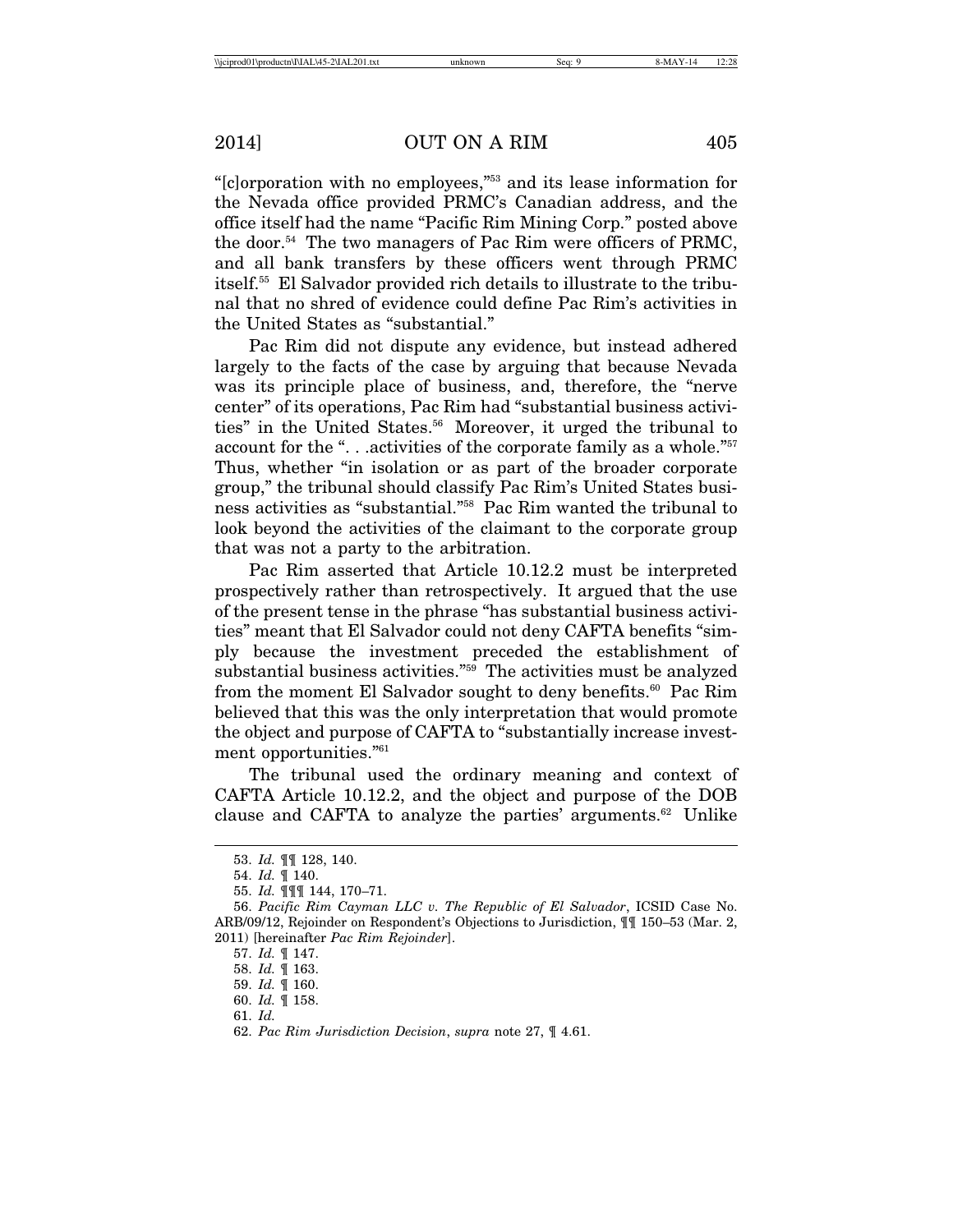the analyses of other tribunals, which will be discussed below in later sections, *Pacific Rim* faithfully applied the VCLT Article 31 interpretative principles. CAFTA Article 2.1 defines an "enterprise" as "any entity constituted or organized under applicable law, whether or not for profit, and whether privately-owned or governmentally-owned, including any corporation, trust, partnership, sole proprietorship, joint venture, or other association."63 Thus, Pac Rim, not PRMC, was the enterprise in this case because it was the claimant. Based on the treaty's definition of "enterprise," and the context of the DOB clause itself, Pac Rim's activities—not those of PRMC—must rise to "substantial."64 In the words of the tribunal, "[i]f that enterprise's own activities do not reach the level stipulated by CAFTA Article 10.12.2, it cannot aggregate to itself the separate activities of other natural or legal persons to increase the level of its own activities for the purpose of applying CAFTA Article 10.12.2."65 This interpretation was conducive to both the ordinary meaning of the text and the context of the treaty as a whole.

Not only could Pac Rim not aggregate the activities of other enterprises, but the tribunal also refused to take a prospective approach to the ordinary meaning of Article 10.12.2. The question was not whether there would be "substantial business activities" arising from an investment, but whether "the claimant by itself had substantial business activities in the USA from 13 December 2007 onwards."66 In other words, did Pac Rim have "substantial business activities" starting from the date of the corporate reorganization from the Cayman Islands to Nevada? While Article 10.12.2 is written in the present tense, the tribunal chose to examine the DOB clause in the context of the treaty. How could a DOB clause be effective if past activities are not indicative of the status of the enterprise?

As discussed in the introduction, the purpose of a DOB clause is to prevent third parties from obtaining treaty benefits without assuming any treaty obligations. $67$  To this end, it is essential that tribunals look retrospectively. As James Chalker suggests, a retrospective effect on a DOB clause encourages "investors to be upfront about ownership, control, nationality, and citizenship."68

<sup>63.</sup> *CAFTA*, *supra* note 25, art. 2.1.

<sup>64.</sup> *Pac Rim Jurisdiction Decision*, *supra* note 27, ¶ 4.66.

<sup>65.</sup> *Id.*

<sup>66.</sup> *Id.* ¶ 4.67.

<sup>67.</sup> Mistelis & Baltag, *supra* note 9, at 1302.

<sup>68.</sup> James Chalker, *Making the Energy Charter Treaty Too Investor Friendly:*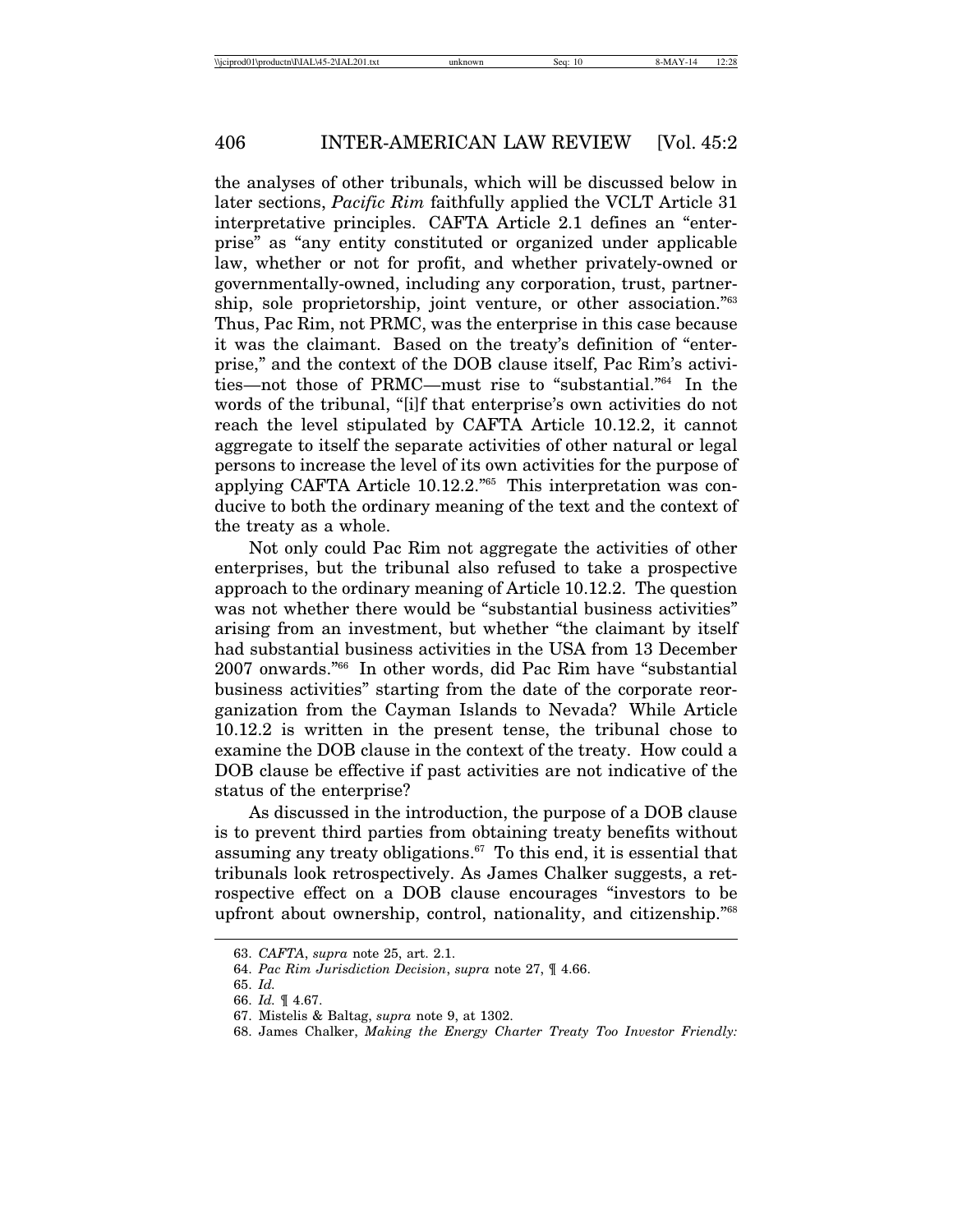Chalker's argument can also be extended to "substantial business activities." To give proper effect to the CAFTA DOB clause, a contracting party must be able to examine whether "substantial business activities" existed at the time of the dispute and at the moment when the claimant requests arbitration. A prospective application, conversely, would eviscerate the DOB clause. It would give no effect to activities of an entity when a dispute arises, and it would provide no vantage point to evaluate whether an enterprise does in fact have "substantial business activities."

Given all the facts provided by El Salvador, and admitted by Pac Rim's testimony, the tribunal found that Pac Rim was merely a "passive actor."69 Pac Rim's activities were associated with PRMC, not Pac Rim.70 Moreover, these activities were directed at El Salvador, not the United States.<sup>71</sup> The tribunal concluded that "[Pac Rim] was and is not a traditional holding company actively holding shares in subsidiaries but more akin to a shell company with no geographical location for its nominal, passive, limited and insubstantial activities."72

The tribunal next turned to the second condition of the CAFTA DOB clause, which is whether Pac Rim was "owned or controlled" by persons of the United States.73 While the wording of 10.12.2 requires that Pac Rim be owned *or* controlled by another CAFTA contracting party, El Salvador argued that Pac Rim satisfies neither condition.74 Rather than being "owned or controlled" by United States nationals, El Salvador alleged that Pac Rim was owned *and* controlled by PRMC, a Canadian corporation.75 Not only was PRMC "the sole member" of Pac Rim, but it was also its sole owner.<sup>76</sup> PRMC, as sole owner, appointed all of the Pac Rim's managers.77 It was not United States shareholders, or Mr. Thomas C. Shrake ("Mr. Shrake"), President and CEO of PRMC, who owned or controlled Pac Rim, but rather PRMC, the Canadian parent company.

Pac Rim took an alternative approach to prove ownership *and*

*Plama Consortium Limited v. the Republic of* Bulgaria, 3:5 TRANSNATIONAL DISPUTE MGMT 1, 17 (Dec. 2006) [hereinafter *Chalker*].

<sup>69.</sup> *Pac Jurisdiction Decision*, *supra* note 27, ¶ 4.68.

<sup>70.</sup> *Id.* ¶ 4.76.

<sup>71.</sup> *Id.* ¶ 4.74.

<sup>72.</sup> *Id.* ¶ 4.75.

<sup>73.</sup> *Id.* ¶ 4.11–4.16.

<sup>74.</sup> *CAFTA*, *supra* note 25, art. 10.12.2.

<sup>75.</sup> *Pac Rim El Salvador MOJ*, *supra* note 40, ¶ 110.

<sup>76.</sup> *Id.* ¶ 113.

<sup>77.</sup> *Id.*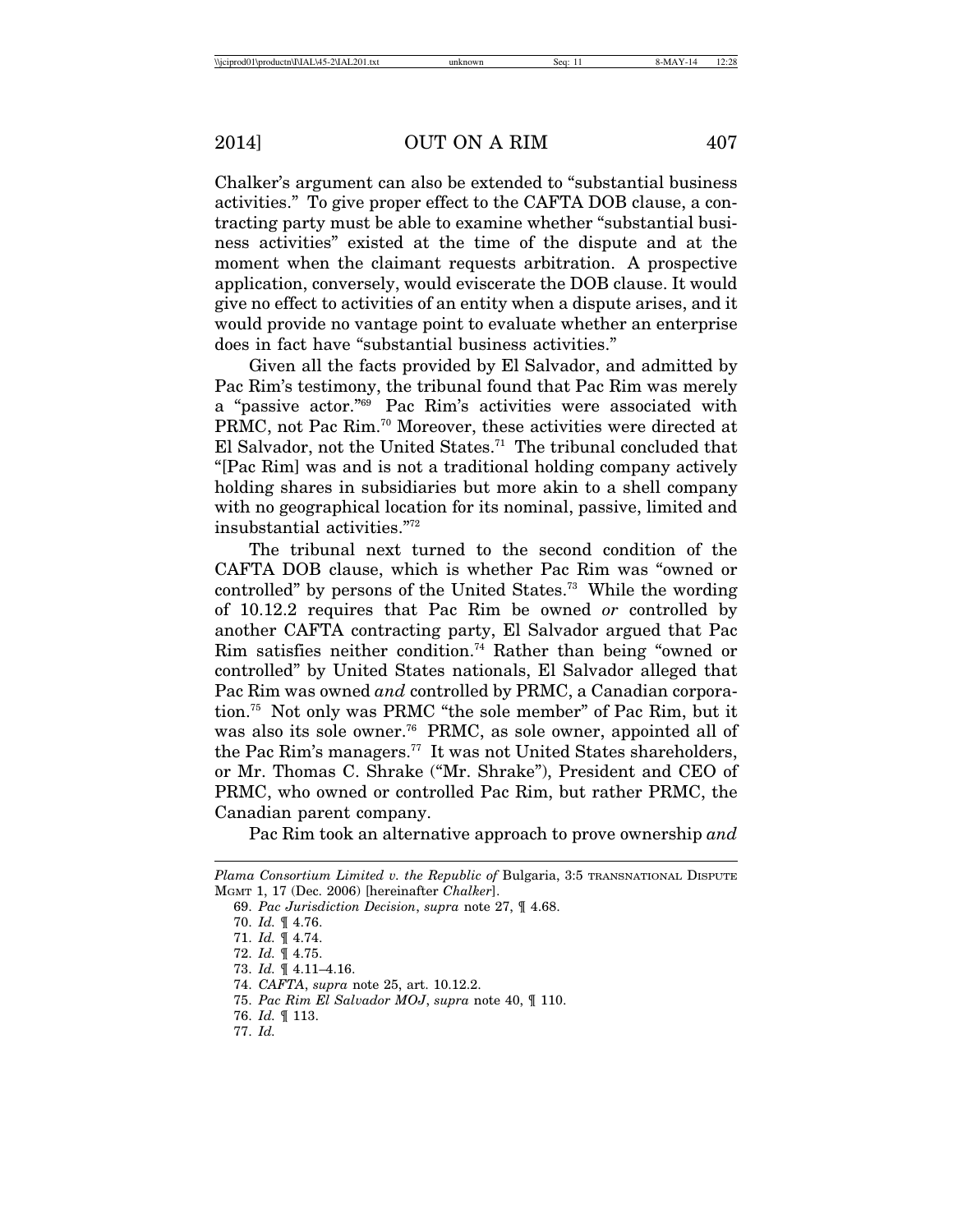control by United States nationals. It argued, "[t]he ultimate owners and controllers of [Pac Rim] are the U.S. persons who own a majority of the shares of the parent company."78 Furthermore, Mr. Shrake, a United States citizen and Nevada resident, "makes and implements key decisions for [Pac Rim] in his capacity as Manager, thereby steering [Pac Rim's] fortunes and exercising control over the [Pac Rim]."79 While this might not constitute direct ownership or control, it asserted that CAFTA's definition of investment signifies that the ownership or control can be either direct or indirect.<sup>80</sup>

Given the facts, the tribunal again faithfully applied VCLT Article 31 by looking to the ordinary meaning of "ownership or control" in the context of the DOB clause and CAFTA in general. Regardless of whether a majority of Pac Rim's shareholders reside in or have postal addresses in the United States, Pac Rim is still "owned and controlled" by its Canadian parent company, PRMC.<sup>81</sup> The tribunal dismissed the claimant's argument that "agencies apply a rule of thumb whereby majority beneficial ownership by persons with addresses in the United States is considered to be majority beneficial ownership by U.S. citizens."82 Instead of using a "rule of thumb,"83 the tribunal refers to the United States Immigration and Nationality Act for the definition of a United States national and found, "[p]ermanent allegiance to the USA cannot be met by adducing mere US postal addresses for shareholders in the Canadian parent company, even assuming them to be natural persons and however convenient or even appropriate for other domestic purposes. . . . "84

Even if the shareholders were legitimate United States nationals, PMRC, its parent company, owns and controls Pac Rim. The tribunal correctly determined that Pac Rim was, and is, a Canadian citizen. Because PRMC is not the claimant, there was no reason to look at the complex corporate structure of PRMC. The fact remained that PRMC wholly owned Pac Rim. The language and the context of the CAFTA DOB clause focus on the "enterprise." This emphasis makes perfect sense in light of both the ordinary meaning of the language as well as the definition's

<sup>78.</sup> *Pac Rim Rejoinder*, *supra* note 56, ¶ 164.

<sup>79.</sup> *Id.*

<sup>80.</sup> *Id.* ¶ 169.

<sup>81.</sup> *Pac Rim Jurisdiction Decision*, *supra* note 27, ¶¶ 4.79-4.80.

<sup>82.</sup> *Id.* ¶¶ 4.16, 4.81.

<sup>83.</sup> *Id.* ¶ 4.16.

<sup>84.</sup> *Id.*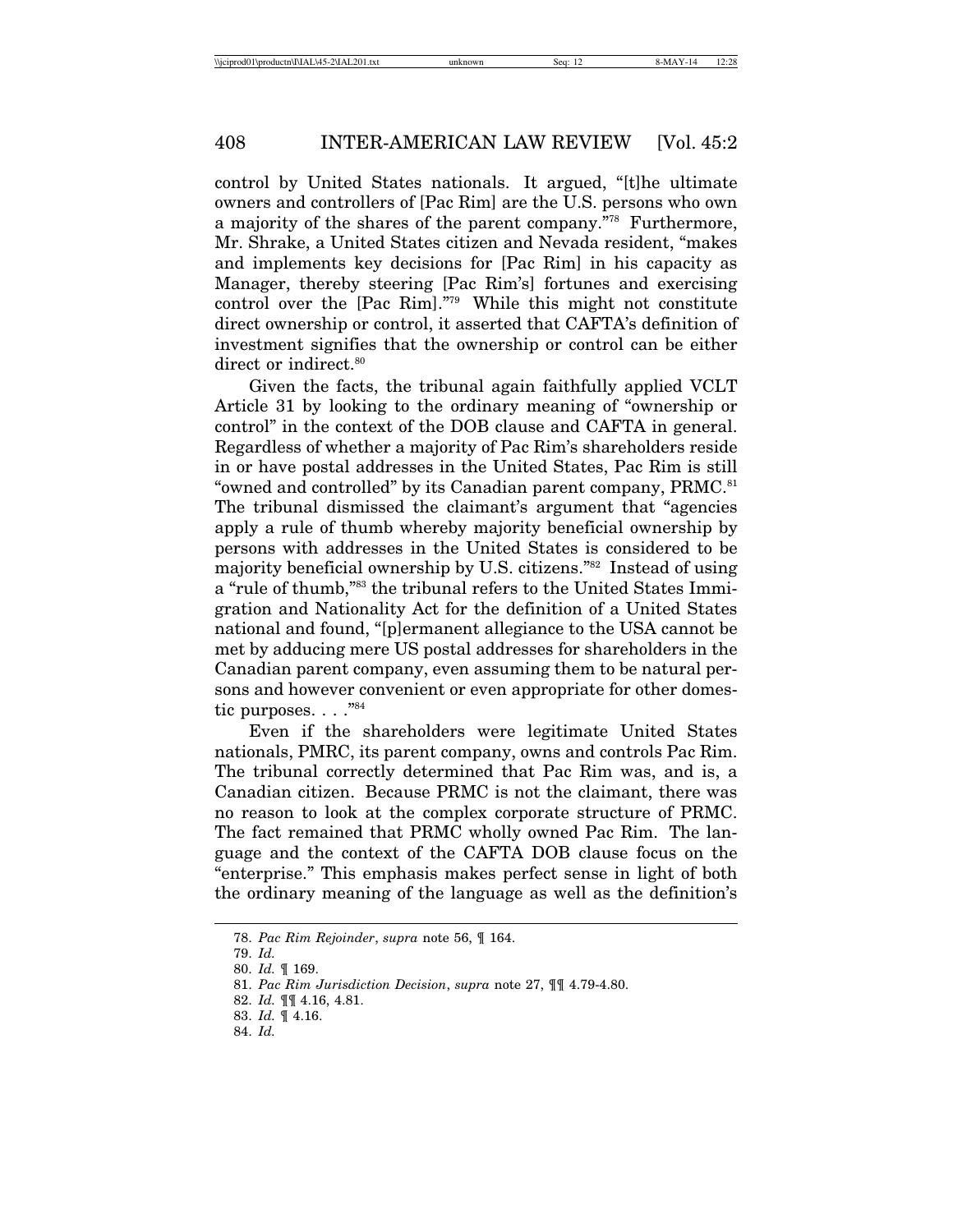context in the CAFTA DOB clause. It is Pac Rim that requested arbitration, and, consequently, it must be Pac Rim, and not a third party, that must be evaluated under the treaty's terms and language.

Finally, the tribunal addressed the issue of timeliness. Unlike other DOB clauses, CAFTA Article 10.12.2 is subject to Article 18.3 and 20.4. Article 18.3 requires that one party must notify the other party "to the maximum extent possible" of any measure that "might materially affect the operation of this Agreement."85 Article 20.4 allows any party to request consultation in writing relating to any measure that "might affect the operation of the Agreement."86 El Salvador argued that it complied with both CAFTA provisions. Nowhere in Article 10.12.2 does the provision require a time constraint on the invocation of the DOB clause, or state that it must be invoked prior to the arbitration's commencement.87 Rather, El Salvador provided timely notification because it was not notified that the claimant changed nationality in 2007 until June 16, 2008, due to an "unrelated query by the El Salvador's National Investment Office."88 El Salvador was unable to complete its investigation into Pac Rim's nationality until it invoked the DOB clause on August 3, 2010.<sup>89</sup> With regard to Article 20.4, the tribunal found that the United States government never requested consultations, and only the United States government, not Pac Rim, would have had standing to make such a request.90

Pac Rim, however, argued that El Salvador did not comply with Article 18.3 and 20.4, and should be prevented from invoking the DOB clause.91 Pac Rim claimed that El Salvador could have notified the United States "as early as June 2008,"92 and that El Salvador should have notified Pac Rim of its intent to deny benefits prior to arbitration.<sup>93</sup> Pac Rim likens Article 20.4's consultation provision to a breach of diplomatic protection provided in the Convention on the Settlement of Investment Disputes Between States and Nationals of Other States ("ICSID") Article 27.<sup>94</sup> Pac

<sup>85.</sup> *CAFTA*, *supra* note 25, art. 18.3.

<sup>86.</sup> *Id.* art. 20.4.

<sup>87.</sup> *Pac Rim Jurisdiction Decision*, *supra* note 27, ¶ 4.20.

<sup>88.</sup> *Id.* ¶ 4.22.

<sup>89.</sup> *Id.* ¶ 4.25.

<sup>90.</sup> *Id.* ¶ 4.27.

<sup>91.</sup> *Id.* ¶ 4.40.

<sup>92.</sup> *Id.* ¶ 4.39.

<sup>93.</sup> *Pac Rim Jurisdiction Decision*, *supra* note 27, ¶ 4.40.

<sup>94.</sup> *Pac Rim Rejoinder*, *supra* note 56, ¶ 203.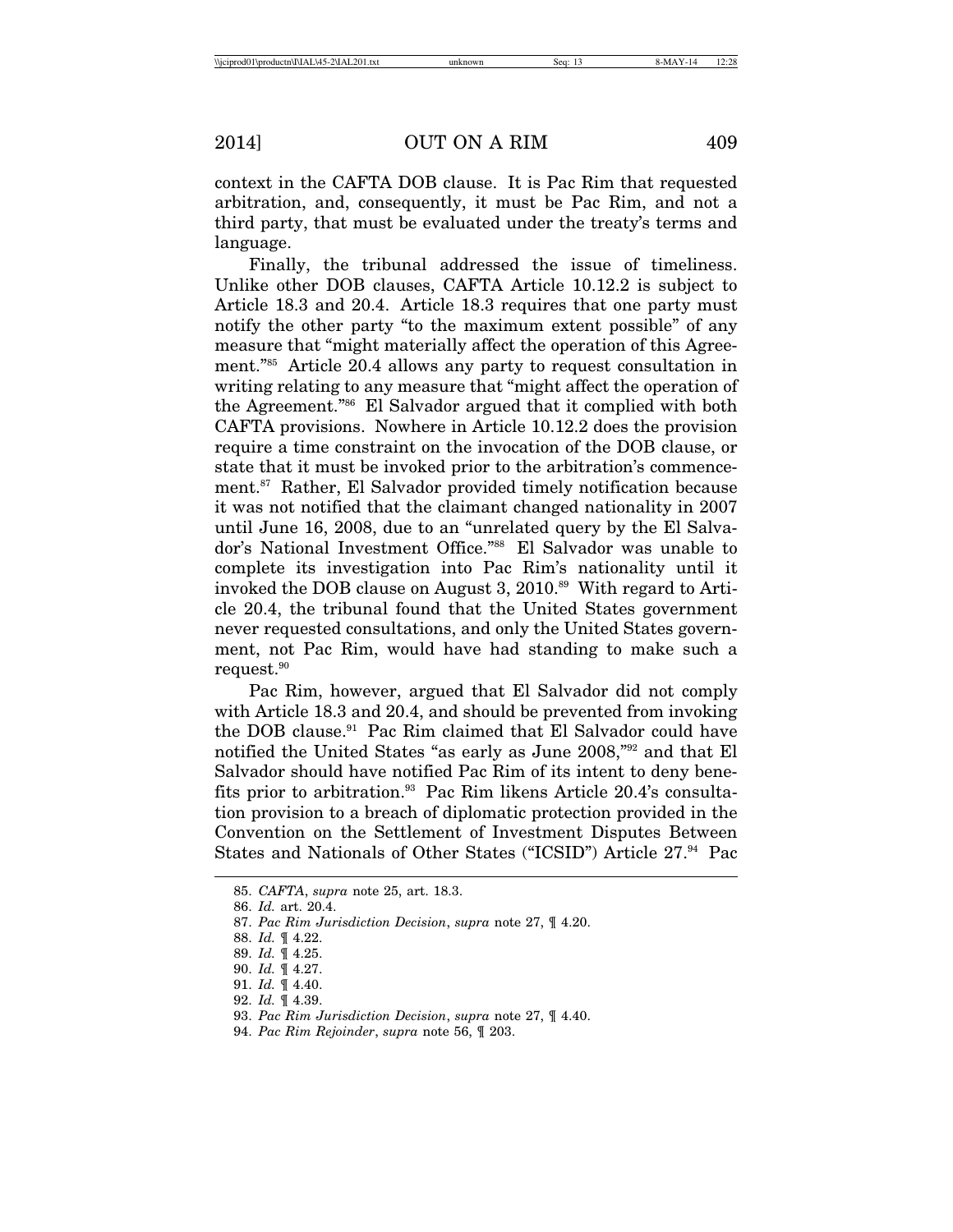Rim argues that "[a] State may be considered to be giving diplomatic protection to its investor through measures that fall short of espousal."95 Pac Rim contends that El Salvador's understanding of ICSID Convention Article 27 is too limited.96

While requiring notification and an opportunity for consultation by subjecting the clause to Article 18.3 and 20.4, the DOB clause does in fact specify when a state can deny benefits to an investor.97 Because there is no specific time limit contained in Article 10.12.2,<sup>98</sup> and because Pac Rim elected ICSID arbitration, the *Pacific Rim* tribunal consulted ICSID Convention Article 41.<sup>99</sup> Article 41 states that any objection by a respondent that the dispute is not within its jurisdiction, or, for other reasons, is not within the competence of the tribunal, "shall be made as early as possible" and "no later than the expiration of the time limit fixed for the filing of the counter-memorial."100

The *Pacific Rim* tribunal incorporated Article 41 into the CAFTA DOB clause. It agreed that El Salvador had timely invoked the DOB clause. In its opinion, "[i]t is not apparent. . .that [El Salvador] thereby deliberately sought or indeed gained any advantage over the claimant, by waiting until 1 March 2010 (as regards notification to the USA) or 3 August 2010 (for its invocation of the DOB clause to [Pac Rim])."101 Because no advantage was sought or gained, El Salvador properly and timely invoked the CAFTA DOB clause.

The *Pacific Rim* tribunal further agreed with El Salvador that CAFTA Articles 18.3 and 20.4 were not to be understood as diplomatic protection within the meaning of ICSID Convention Article 27. These provisions were not drafted to enable states to secure redress for international wrongful acts.102 Instead, the provisions were informal diplomatic exchanges to facilitate settlement between the parties. In other words, the *Pacific Rim* tribunal envisioned Article 20.4 as a procedure that fell short of full diplomatic protection. These interpretative strategies were not addressed in the DOB clause. Rather, it looked to the context of

<sup>95.</sup> *Id.*

<sup>96.</sup> *Id.*

<sup>97.</sup> *CAFTA*, *supra* note 25, art. 10.12.2.

<sup>98.</sup> *Id.*

<sup>99.</sup> *Pac Rim Jurisdiction Decision*, *supra* note 27, ¶ 4.81.

<sup>100.</sup> Convention on the Settlement of Investment Disputes between States and Nationals of Other States art. 41, Mar. 18. 1965, 17 U.S.T. 1270.

<sup>101.</sup> *Pac Rim Jurisdiction Decision*, *supra* note 27, ¶ 4.84.

<sup>102.</sup> *Id.* ¶ 4.88.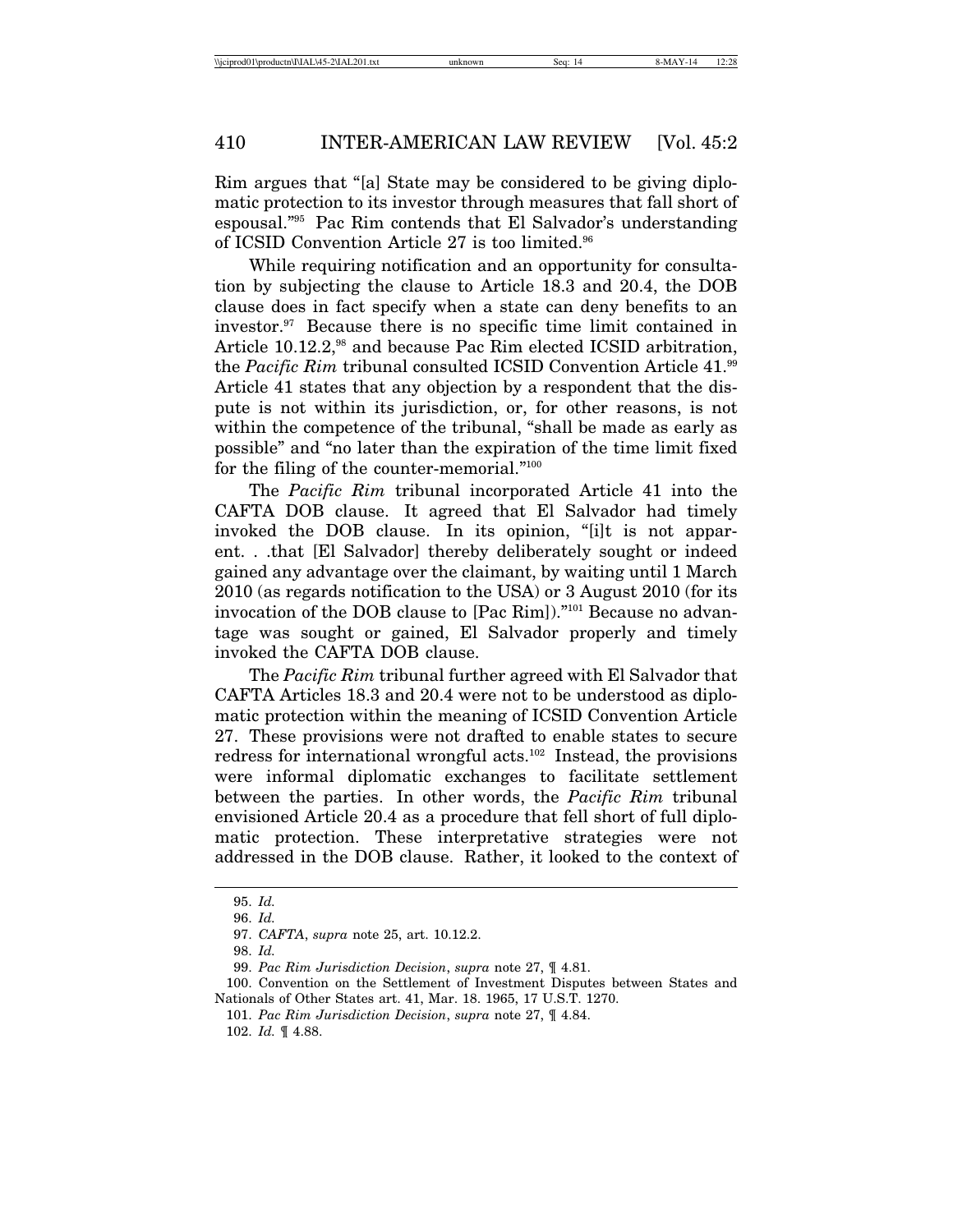the treaty and the ICSID Convention to find an applicable standard that preserved the object and purpose of the treaty as well as the DOB clause.

The *Pacific Rim* tribunal's analysis takes a holistic approach to VCLT Article 31. Instead of focusing only on the ordinary meaning of the text, the tribunal accounts for the treaty's object and purpose, as well as its context, in its analysis. This approach effectuates the DOB clause's purpose and meaning. If a tribunal is to evaluate whether an enterprise has "substantial business activity" in a contracting state, or whether it is "owned or controlled" by nationals of a contracting state, it must examine these terms in relation to both the investor and the investment. If a party is to provide notification that it is invoking such a clause, it must be able to distinguish whether the claimant is eligible for treaty protection. In a globalized world where nationality has become fluid and where corporate reorganization is frequent, it is nonsensical to expect governments to track the corporate governance of all private investors engaged in long-term investments. Moreover, a state cannot predict which entity could potentially raise a claim. Identifying the claimant is crucial to assessing the benefits and obligations afforded to the investor and the investment. It is not possible for a host state to reasonably assess whether the claimant can claim treaty protection until after a dispute has led the parties to state their intentions to arbitrate.

# III. COMPARING THE LANGUAGE AND STRUCTURE OF THE CAFTA DOB CLAUSE

Although *Pacific Rim* was the first case to invoke the CAFTA DOB clause, many other tribunals have wrestled with DOB clauses from other treaties. Despite differences in context and wording, there are also many similarities between the CAFTA DOB clause and the DOB clauses in other treaties. To illustrate *Pacific Rim's* distinct application of VCLT Article 31, it is useful to examine how other tribunals have interpreted the DOB clause in another treaty, such as the ECT. Because a tribunal has yet to struggle with NAFTA's DOB clause, the ECT provides a strong comparator treaty because, like CAFTA, it is a multilateral agreement.

Despite different contexts, the object and purpose of both CAFTA and the ECT is to promote foreign investment. The CAFTA preamble states that one of its primary purposes is to "contribute to the harmonious development and expansion of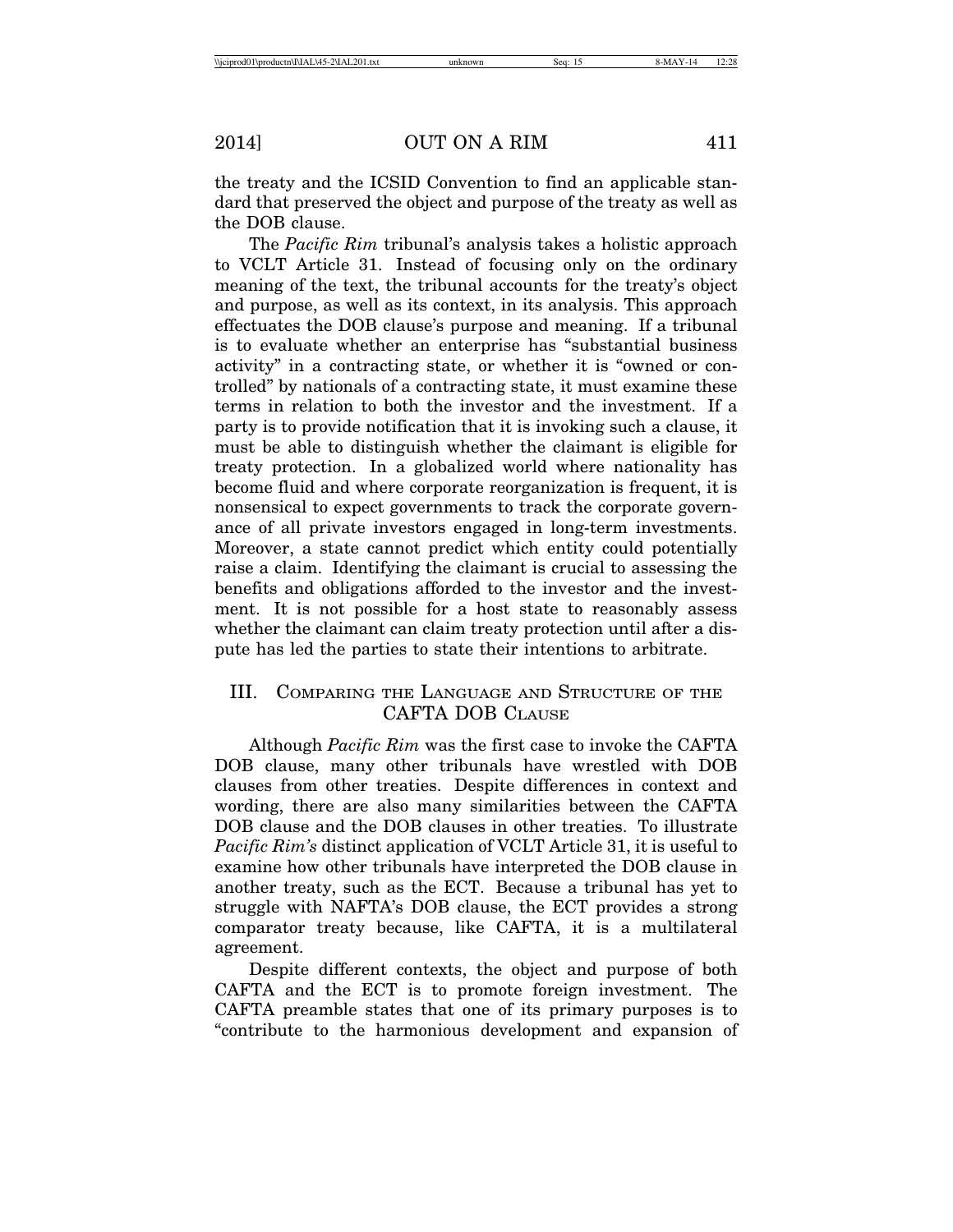world trade and provide a catalyst to broader international cooperation."103 Similarly, ECT Article 2 states that the treaty provides "a legal framework in order to promote long-term cooperation in the energy field, based on complementarities and mutual benefits, in accordance with the objectives and principles of the Charter."104 While CAFTA is focused on fostering cooperation among its contracting parties in world trade and foreign direct investment, the ECT is focused on strengthening investment and cooperation among its contracting parties in the energy sector.

While the object and purpose of CAFTA and ECT are relatively similar in that each treaty encourages cooperation in foreign investment, tribunals have interpreted the respective DOB clauses differently. Both treaties use the phrases "substantial business activities" and "own or control" as conditions precedent for granting or denying treaty benefits. While the *Pacific Rim* tribunal examined both the ordinary meaning and the context of the applicable treaty in its decision, the *Plama* tribunal only analyzed the ordinary meaning of the treaty provision, leaving the DOB clause with an absurd meaning as a merits-based question rather than as a jurisdictional safeguard. Consequently, the DOB clause was robbed of any substantive meaning.

# *A. Jurisdictional Limitation*

Unlike in *Pacific Rim*, tribunals have interpreted the DOB clause from the ECT as providing no jurisdictional limitation.105 In other words, a denial of benefits can only relate to a dispute's merits. This conclusion is based on the provision's ordinary meaning rather than the context of the treaty. ECT Article 17(1)'s heading and wording are drafted as follows:

#### **ARTICLE 17 NON-APPLICATION OF PART III IN CERTAIN CIRCUMSTANCES**

Each Contracting Party reserves the right to deny the advantages of this Part to: (1) a legal entity if citizens or nationals of a third state own or control such entity and if that entity has no substantial business activities in the Area of the Contracting Party in which it is organized.<sup>106</sup>

<sup>103.</sup> *CAFTA*, *supra* note 25, Preamble.

<sup>104.</sup> *ECT*, *supra* note 17, art. 2.

<sup>105.</sup> Laurence Shore, *The Jurisdictional Problem in Energy Charter Treaty Claims*, 10 INT'L ARBITRATION L. REV. 1, 5 (2007) [hereinafter *Shore*].

<sup>106.</sup> *ECT*, *supra* note 17, art. 17.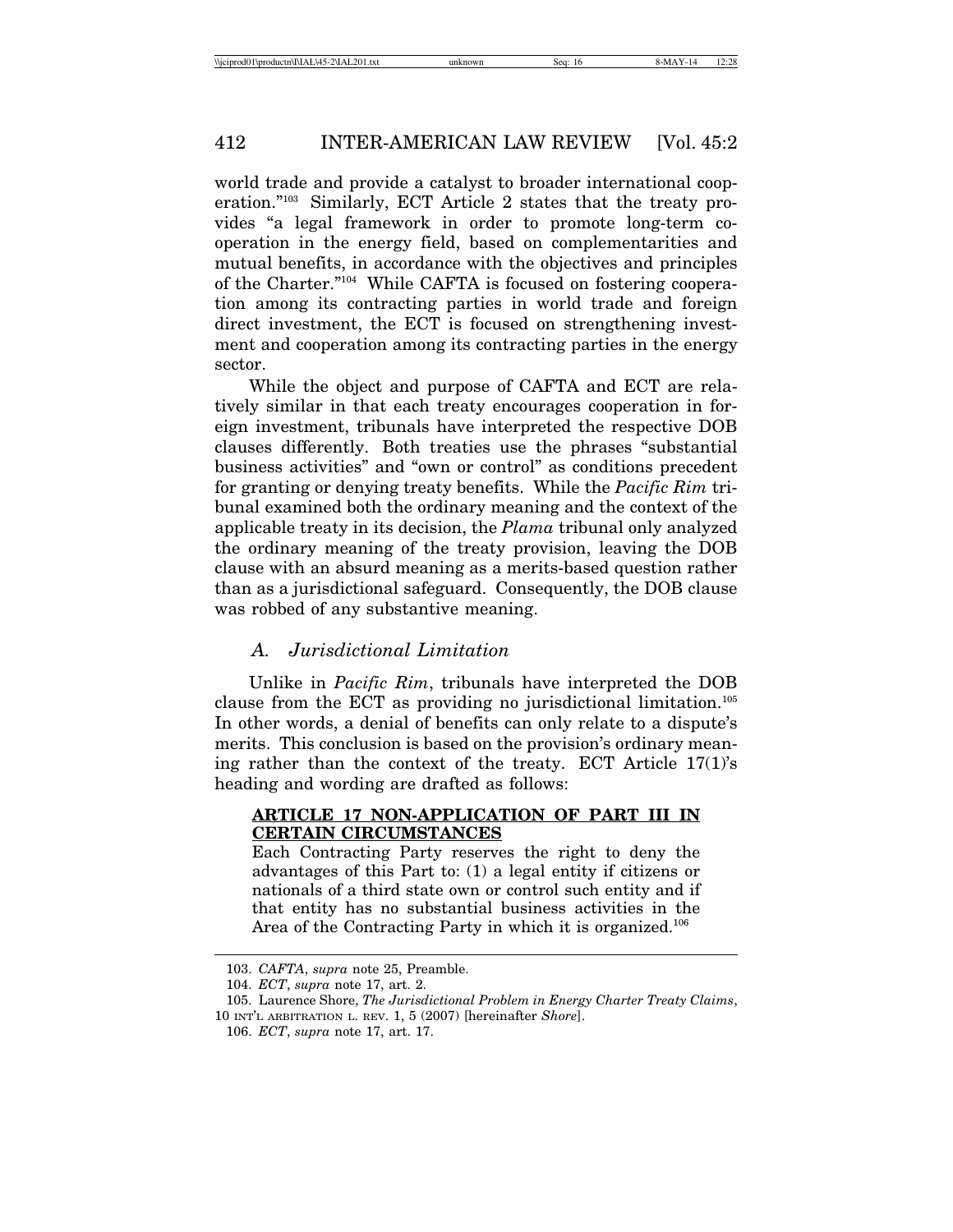Because the ECT's dispute resolution provision, Article 26, is located in Part V rather than Part III, tribunals have restricted Article 17's application to the substantive rights in the merits phase rather than procedural rights during the jurisdictional phase.

The *Plama* tribunal established a restrictive interpretation of ECT Article 17.<sup>107</sup> The tribunal only looked to the "ordinary meaning" of the language without placing it in its proper context as required by VCLT Article 31.108 In *Plama*, a Cypriot company sued Bulgaria over the privatization of a state owned oil refinery. The claimant alleged that Bulgaria failed to create a stable investment environment. Because the heading is worded "Non-Application of Part III," and because the provision states, "deny the advantages of this Part. . ." the *Plama* tribunal decided that Article 26, the dispute settlement provision in Part V, was not applicable. The *Plama* tribunal claimed that "the language is unambiguous,"109 and, therefore, "[T]he express terms of Article 17 refer to a denial of the advantages 'of this Part', thereby referring to the substantive advantages conferred upon an investor by Part III of the ECT."110

This restrictive analysis was affirmed in *Ltd. Liab. Co. AMTO v. Ukraine* ("*AMTO*") when the tribunal explained that the "claimant has the burden to prove that it satisfies the definition of an Investor so as to be entitled to Part III protections and the right to arbitrate disputes in Article 26."111 While that may have been the "ordinary meaning" of the provision, the tribunal never considered whether that particular interpretation was appropriate within the general context of the treaty.

CAFTA, conversely, does not use limiting language in the construction of its DOB clause. CAFTA's Article 10.12 states the following:

#### **Article 10.12: Denial of Benefits**

1. A Party may deny the benefits of this Chapter to an investor of another Party that is an enterprise of such other Party and to investments of that investor if persons of a

<sup>107.</sup> *Plama*, *supra* note 32, ¶ 147.

<sup>108.</sup> *VCLT*, *supra* note 28, art. 31.

<sup>109.</sup> *Plama*, *supra* note 32, ¶ 147.

<sup>110.</sup> *Id.*

<sup>111.</sup> *Ltd. Liab. Co. AMTO v. Ukraine*, SCC Arbitration No. 080/2005, Final Award, ¶ 64 (Mar. 28, 2008) [hereinafter *AMTO*].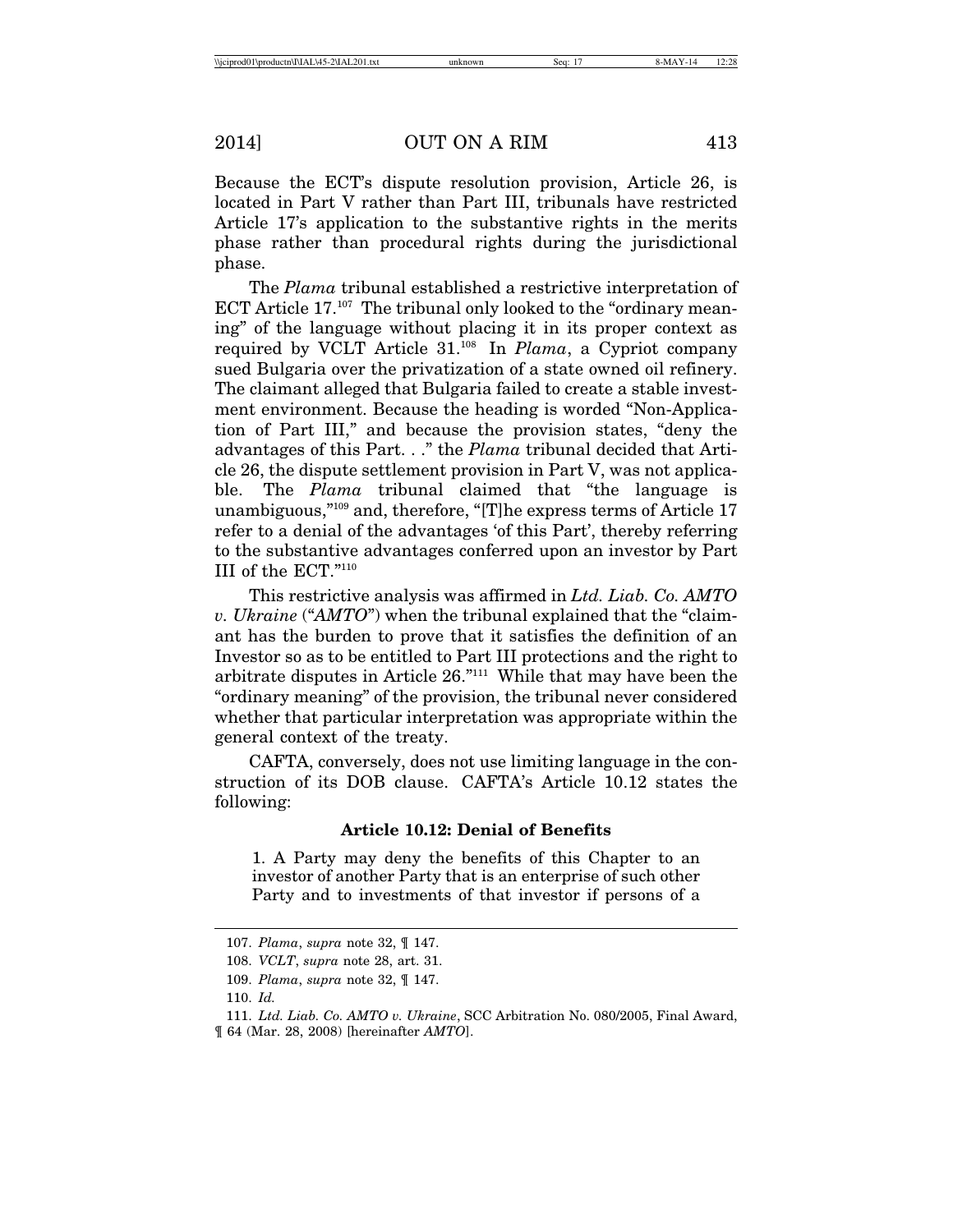non-Party own or control the enterprise and the denying Party:

(a) does not maintain diplomatic relations with the non-Party; or

(b) adopts or maintains measures with respect to the non-Party or a person of the non- Party that prohibit transactions with the enterprise or that would be violated or circumvented if the benefits of this Chapter were accorded to the enterprise or to its investments.

2. Subject to Articles 18.3 (Notification and Provision of Information) and 20.4 (Consultations), a Party may deny the benefits of this Chapter to an investor of another Party that is an enterprise of such other Party and to investments of that investor if the enterprise has no substantial business activities in the territory of any Party, other than the denying Party, and persons of a non-Party, or of the denying Party, own or control the enterprise.

The language applies to both Chapter 10 Section A, "Investment," and Chapter 10 Section B, "Investor-State Dispute Settlement."112 It is also encouraging that both Section A and Section B are located in Chapter 10, while the ECT separates the two provisions into separate and distinct parts. Based on a systematic interpretation of CAFTA, this seems a suitable interpretation because the *Pacific Rim* tribunal applied a good-faith interpretation based on the ordinary meaning and the context of the treaty. Because both the ordinary meaning and the context of the language were not "manifestly absurd or unreasonable," the *Pacific Rim* tribunal did not have to go beyond the provision's language.<sup>113</sup> The language of the DOB clause, therefore, fits comfortably within the construction of the treaty.

Under the *Plama* and *AMTO* interpretations, however, the tribunals misapplied the VCLT by not looking beyond the ordinary meaning when the textual interpretation denied the DOB clause of any purpose and effect, and when the textual interpretation would be "manifestly absurd or unreasonable."114 The textual interpretation would be unreasonable because under these interpretations, the DOB clause would serve no purpose, and thus, would not fit into the treaty's context. Consequently, the DOB clauses' language had a direct effect on the *Plama* and *AMTO* tribunals' interpretations of the treaty. Because the ordinary

<sup>112.</sup> *CAFTA*, *supra* note 25, art. 10.

<sup>113.</sup> VCLT, *supra* note 28, art. 32.

<sup>114.</sup> *Id.*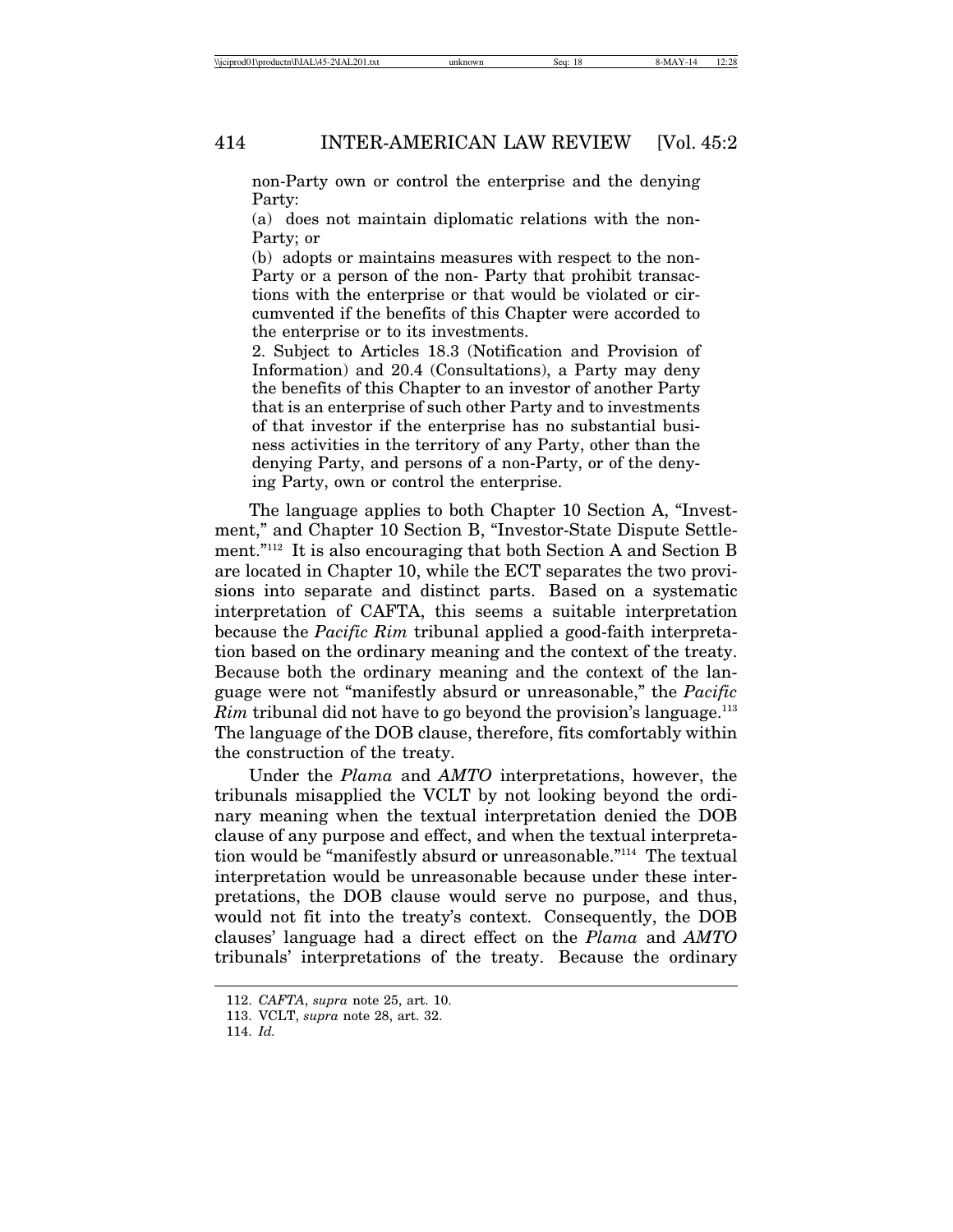meaning of the DOB clause was consistent with the treaty's context, *Pacific Rim* provided full effect to the DOB clause. When the ordinary meaning and the context were inconsistent, the DOB clause lost its purpose and effect. Just as bad facts can make bad law, poor drafting can lead to poor interpretation.

Despite arguing that its interpretation was consistent with the contextual meaning of the DOB clause,115 *Plama's* analysis never moved beyond the ordinary meaning of the language. By solely focusing on the reference to Part III in the heading and text, the *Plama* tribunal ignored over fifty years of jurisprudence that has relied upon the principle that "standard practice has been to consider 'denial of benefits' as an objection that a host State can raise against diplomatic protection, and its successor, investment arbitration, against companies controlled from outside the treaty."116 The *Plama* tribunal, therefore, should have examined the supplementary means of interpretation, because as specified in VCLT Article 32(b), *Plama's* DOB clause interpretation "leads to a result which is manifestly absurd or unreasonable."117

According to Thomas W. Walde, nothing in the *travaux* indicated a shift for denial of benefits practice, and thus "[t]he Part III reference in an interpretation of the context (Articles  $26(1)$  – 17(1)) should be seen as nothing but a reminder that the denial of benefits, for example, raising a jurisdictional objection, only applied to the arbitrable (justiciable) Part III investment obligations."118 Laurence Shore supports Walde's interpretation, and suggests, "[i]t is a perfectly plausible reading. . .to find that as Art. 17(1) relates so centrally to the Art. 26(1) requirements of investor status ("Investor of another Contracting Party") and a breach of Part III obligation, that it constitutes a jurisdictional considera-

<sup>115.</sup> *Plama*, *supra* note 32, ¶ 147.

<sup>116.</sup> THOMAS W. WALDE, *Interpreting Investment Treaties: Experiences and Examples*, *in* INTERNATIONAL INVESTMENT LAW FOR THE 21ST CENTURY: ESSAYS IN HONOR OF CHRISTOPH SCHREUR 727 (Christina Binder et. al. eds., 2009) [hereinafter *Walde*].

<sup>117.</sup> *VCLT*, *supra* note 28, art. 32.

Article 32 Supplementary means of interpretation: Recourse may be had to supplementary means of interpretation, including the preparatory work of the treaty and the circumstances of its conclusion, in order to confirm the meaning resulting from the application of article 31, or to determine the meaning when the interpretation according to article 31: (a) leaves the meaning ambiguous or obscure; or (b) leads to a result which is manifestly absurd or unreasonable.

<sup>118.</sup> *Walde*, *supra* note 116, at 727.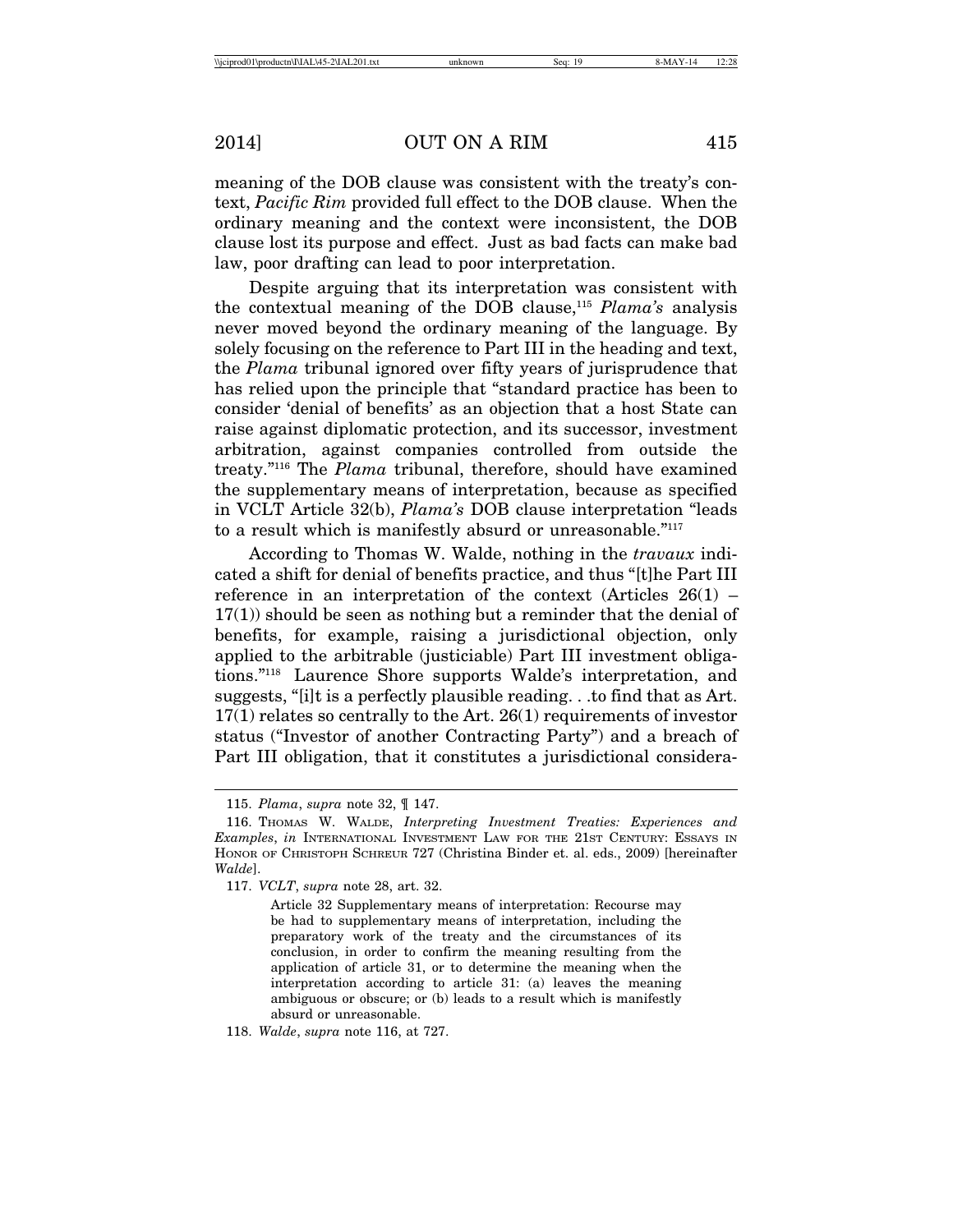tion for an arbitral tribunal."119

Furthermore, in reference to the *Plama* tribunal, Chalker asserts that "[h]iding behind Article 31 (1) VCLT, the tribunal never answered the basic question of how there can be Article 26 ECT jurisdiction, which it recognizes as limited to Part II, if a respondent properly invokes Article 17 (1), which denies the investor any Part III protections."120 Unlike the interpretation in *Plama*, *Pacific Rim* gives jurisdictional effect to the DOB clause. After all, how is a host state to know which investors will file a claim, and which nationality the investor will have at the moment a claim is filed?

It is possible that if CAFTA's DOB clause had been drafted similarly to the ECT's DOB clause, the tribunal may also have limited its analysis to the ordinary meaning. However, because the ordinary meaning and context were consistent in *Pacific Rim*, one will never know how the interpretation would have changed if the provision were drafted differently. What is important to note is the effect that treaty language can have on a tribunal's interpretative approach. The ordinary meaning may be important, but it is only one element of VCLT Article 31.121 Article 31 is titled "General rule of interpretation," and, therefore, should be read holistically as one single rule with various elements.<sup>122</sup> The rule of interpretation is that "a treaty shall be interpreted in good faith in accordance with the ordinary meaning to be given to the terms of the treaty in their context and in the light of its object and purpose."123 It would seem from the outcomes that the tribunals in the ECT cases stopped reading VCLT Article 31 at "ordinary meaning" and forgot that such meaning shall be interpreted in light of the treaty's context, object, and purpose. $124$ 

# *B. Retrospective or Prospective Effect*

Whereas the *Plama* tribunal granted a prospective effect to the DOB clause, the *Pacific Rim* tribunal applied the CAFTA DOB clause retrospectively. Only a retrospective effect provides a DOB clause with any significance. This retrospective versus prospective analysis is fundamental for interpreting when the DOB

<sup>119.</sup> *Shore*, *supra* note 105, at 6.

<sup>120.</sup> *Chalker*, *supra* note 68, at 7.

<sup>121.</sup> *VCLT*, *supra* note 28, art. 32(1).

<sup>122.</sup> *Id.* (emphasis added).

<sup>123.</sup> *Id.*

<sup>124.</sup> *Id.*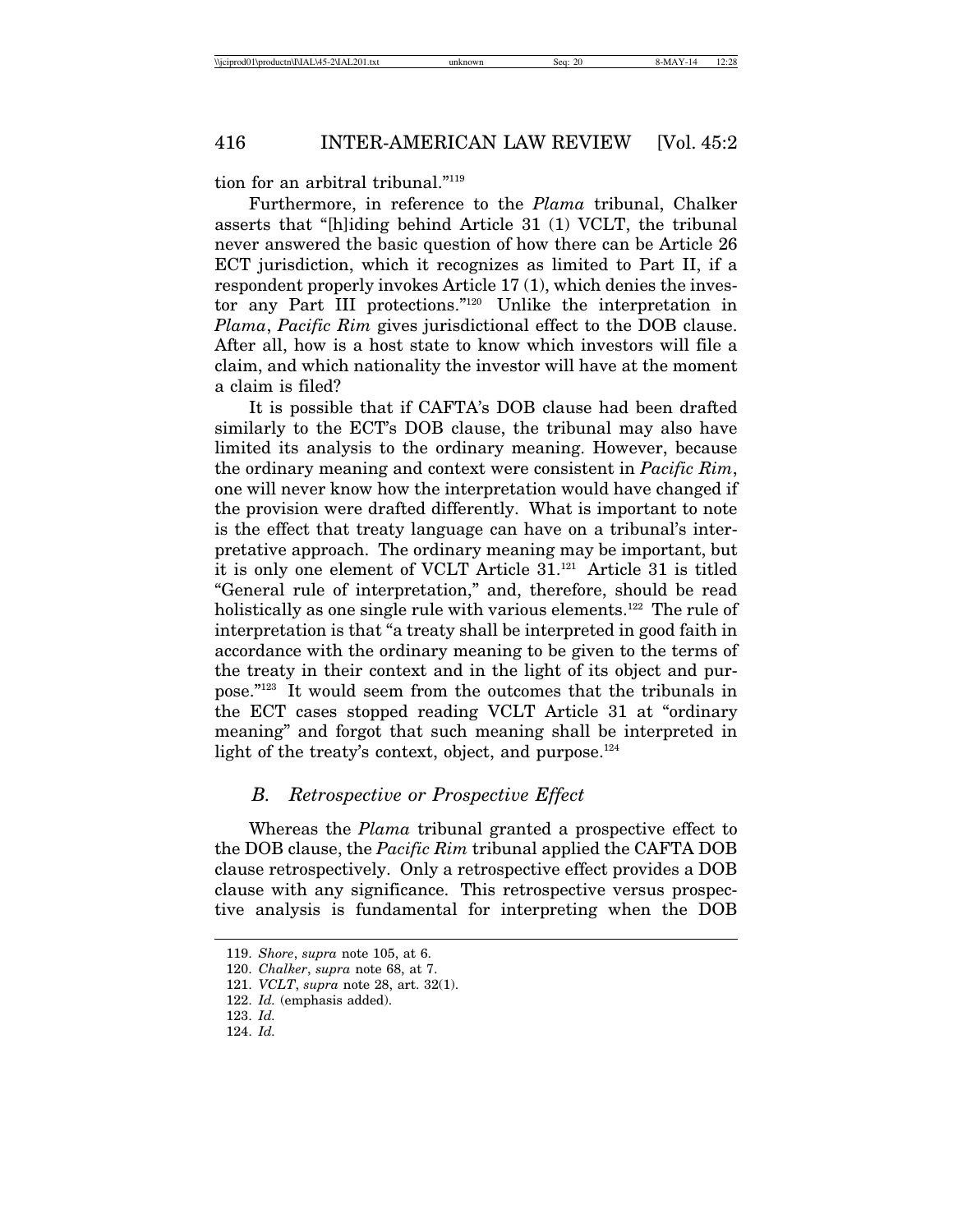clause is generally applied, and specifically in the evaluation of "substantial business activities" and "ownership or control."

In *Plama*, the tribunal interpreted the phrase "reserves the right" as an existence of a right that must be exercised.125 Because it is drafted in the present tense and the ECT is based on longterm cooperation, the tribunal argued that an investor would not be able to plan its investment if the DOB clause had a retrospective effect.126 This interpretation was reinforced in *Yukos Universal Unlimited (Isle of Man) and The Russian Federation* ("*Yukos*") when the tribunal decided that a "[r]etrospective application of a denial of rights would be inconsistent with such promotion and protection and constitute treatment at odds with those terms."127

Consequently, *Plama* and *Yukos* are both pro-investor interpretations because the tribunals value the investor's rights over those of the host state. Scholars are critical of the *Plama* and *Yukos* analyses. As Chalker explains, "[o]ne could argue that the retrospective effect of Article 17(1) would benefit 'long-term cooperation' by encouraging investors to be upfront about ownership, control, nationality, and citizenship."128 The *Pacific Rim* tribunal's interpretation led to a balancing of interests between the investor and the host state. While the CAFTA DOB clause uses permissive language, "may deny the benefits of this chapter,"<sup>129</sup> and is drafted in the present tense, the context of the DOB clause could only properly be applied if the investor and the investment could be analyzed retroactively, thereby denying benefits after the fact. If a tribunal attaches a pro-investor interpretation to the DOB clause, it robs the provision of any real effect. After all, the clause's purpose is to balance the rights of contracting states and investors so that only the proper investors of a contracting state receive treaty benefits. This is evidenced in the manner tribunals examine the DOB clauses' conditions precedent of "substantial business activities" and "ownership and control."

# *C. "Substantial Business Activities"*

As noted above, in analyzing whether a claimant had "substantial business activities" to justify the tribunal's jurisdiction,

<sup>125.</sup> *Plama*, *supra* note 32, ¶ 155.

<sup>126.</sup> *Id.* ¶ 159.

<sup>127.</sup> *Yukos Universal Unlimited (Isle of Man) and The Russian Federation*, PCA Case No. AA 227, Interim Award on Jurisdiction and Admissibility, ¶ 458 (Nov. 30, 2009) [hereinafter *Yukos*].

<sup>128.</sup> *Chalker*, *supra* note 68, at 17.

<sup>129.</sup> *CAFTA*, *supra* note 25, at art. 10.12.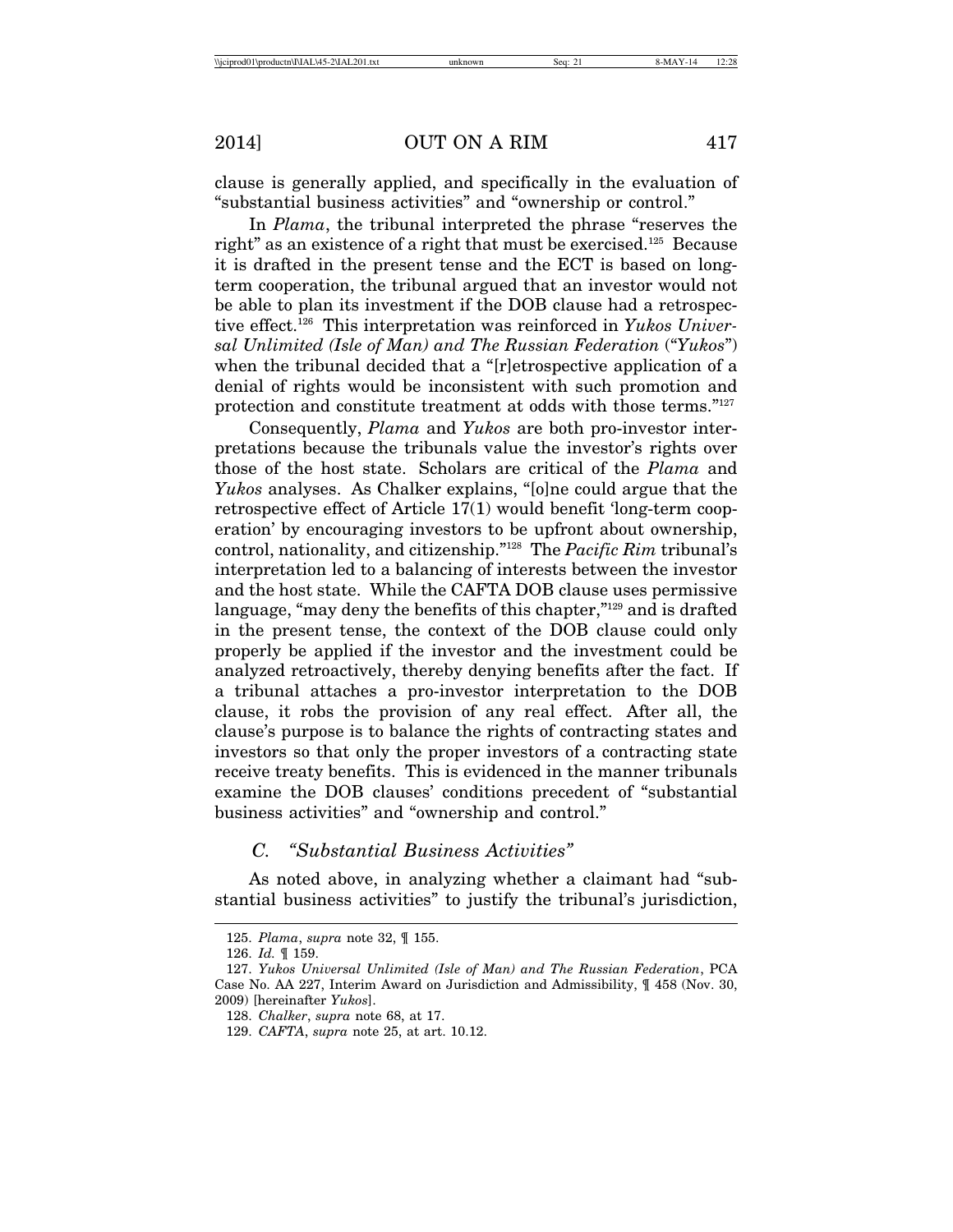*Pacific Rim* applied the CAFTA DOB clause retrospectively. Conversely, by analyzing "substantial business activities" in the merits phase, tribunals such as *Plama*, *AMTO*, and *Yukos* applied the ECT DOB clause prospectively. The ECT tribunals, therefore, assumed that the claimants had "substantial business activities" to grant treaty benefits before determining whether the claimant actually had rights to those benefits. The question then becomes whether, at the time of the dispute, the claimants had "substantial business activities," and not whether those activities were adequate for the claimant to be a *bona fide* investor under the treaty *ab initio*. *Plama* essentially "converted a jurisdictional challenge into a motion to dismiss."130 The *Plama* tribunal, as well as the subsequent ECT cases, accepted the claimant's "substantial business activities" as true for jurisdictional purposes even though this assumption goes directly to whether the tribunal could have jurisdiction in the first place. This is the wrong approach because it does not provide a systematic analysis of all parts of the treaty and only goes to the ordinary meaning of the language.

To the *Pacific Rim* tribunal, however, "the relevant question [was] whether the claimant by itself had substantial activities in the USA from 13 December 2007 onwards."131 The tribunal was measuring the business activities of the claimant, not just from the initiation of arbitration, but from the date that the claimant was incorporated in the United States to determine whether it could exercise jurisdiction. *Pacific Rim* did not just assume that "substantial business activities" were met; it thoroughly examined such activities to determine the tribunal's jurisdiction. Conversely, the *AMTO* tribunal was "satisfied that the [c]laimant has substantial business activity in Latvia, on the basis of its investment related activities conducted from the premises in Latvia, and involving the employment of a small but permanent staff."132 It is important to note that *Pacific Rim* evaluated whether the claimant *had*—rather than *has*—"substantial business activities." The use of the past tense signifies that its analysis covers the entire history of the claimant's activities since its incorporation in a contracting state, illustrating its jurisdictional significance. *AMTO* simply looked to the present in determining whether the claimant's present activities rose to the level of "substantial."

Ironically, despite using the present tense and relegating the

<sup>130.</sup> *Shore*, *supra* note 105, at 1.

<sup>131.</sup> *Pac Rim Jurisdictional Decision*, *supra* note 27, ¶ 4.67.

<sup>132.</sup> *AMTO*, *supra* note 111, § 69.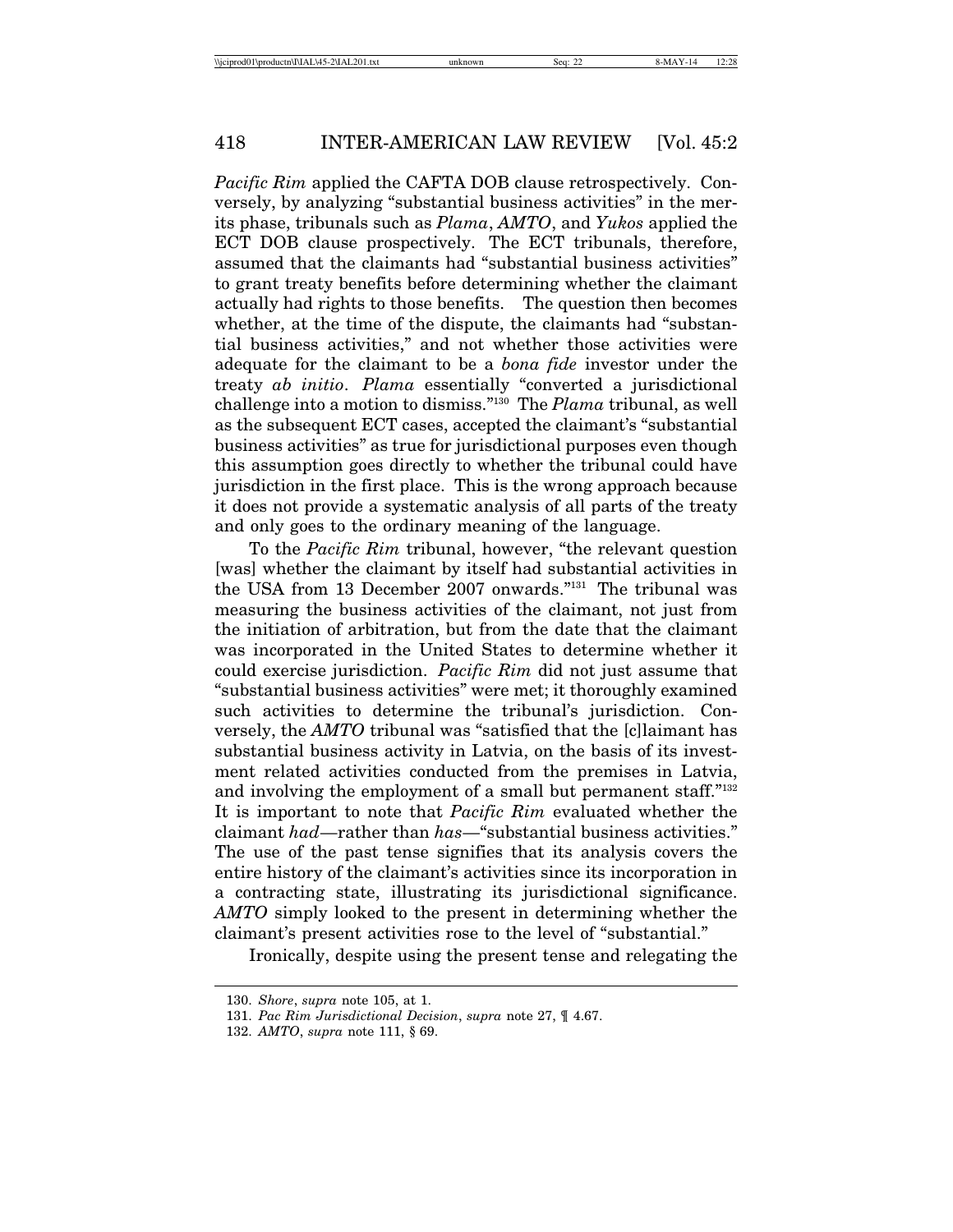DOB clause analysis to the merits phase, *AMTO* still looked retrospectively at the claimant's business activity. The *AMTO* tribunal notes that the claimant's office space was leased from 2000 to 2007, and that AMTO's tax certificate showed tax payments throughout that seven-year time frame.133 The tribunal conducted a retroactive analysis in order to apply the DOB clause prospectively but waited for the final award to engage in such interpretation. This approach adds further confusion to DOB clause jurisprudence. If a tribunal is going to evaluate the past activities and conduct of a claimant, how can this not be analyzed in light of whether a tribunal has jurisdiction and a claimant has any rights under the treaty?

Unlike *AMTO,* the *Pacific Rim* analysis is a reasonable application of the VCLT treaty interpretation principles because it takes a retrospective rather than prospective approach. It chose to examine not just current business activity, but also any and all of the claimant's business activity since it relocated in Nevada. The *Pacific Rim* tribunal also decided this issue in the jurisdictional phase as to not allow the tribunal to overstep its jurisdictional boundaries. This is important because *Pacific Rim* looked to whether "substantial business activity" existed before delving into the merits of the case to determine whether it should even reach that arbitral phase.

# *D. "Own or Control"*

Just as in defining "substantial business activities," *Pacific Rim* correctly applied VCLT Article 31 to determine whether the claimant was "owned or controlled" by a national of a contracting state. Again, the tribunal looked retrospectively in determining that the claimant "remains wholly owned by its Canadian parent company, Pacific Rim [PRMC], a person of a non-CAFTA Party for the purpose of CAFTA Article 10.12.2."134 In contrast, by accepting jurisdiction in *Plama* and *AMTO*, the tribunals implicitly accepted that the claimant is "owned or controlled" by a national of a contracting state. Due to the fact that in both the ECT and CAFTA the respondent must show that the claimant lacks both "substantial business activities" in a contracting state and proper "ownership or control" by a national of a contracting state, $135$  the

<sup>133.</sup> *Id.* § 68.

<sup>134.</sup> *Pac Rim Jurisdiction Decision*, *supra* note 27, ¶ 4.67.

<sup>135.</sup> *CAFTA*, *supra* note 25, at art. 10.12.2; *ECT*, *supra* note 15, art. 17(2).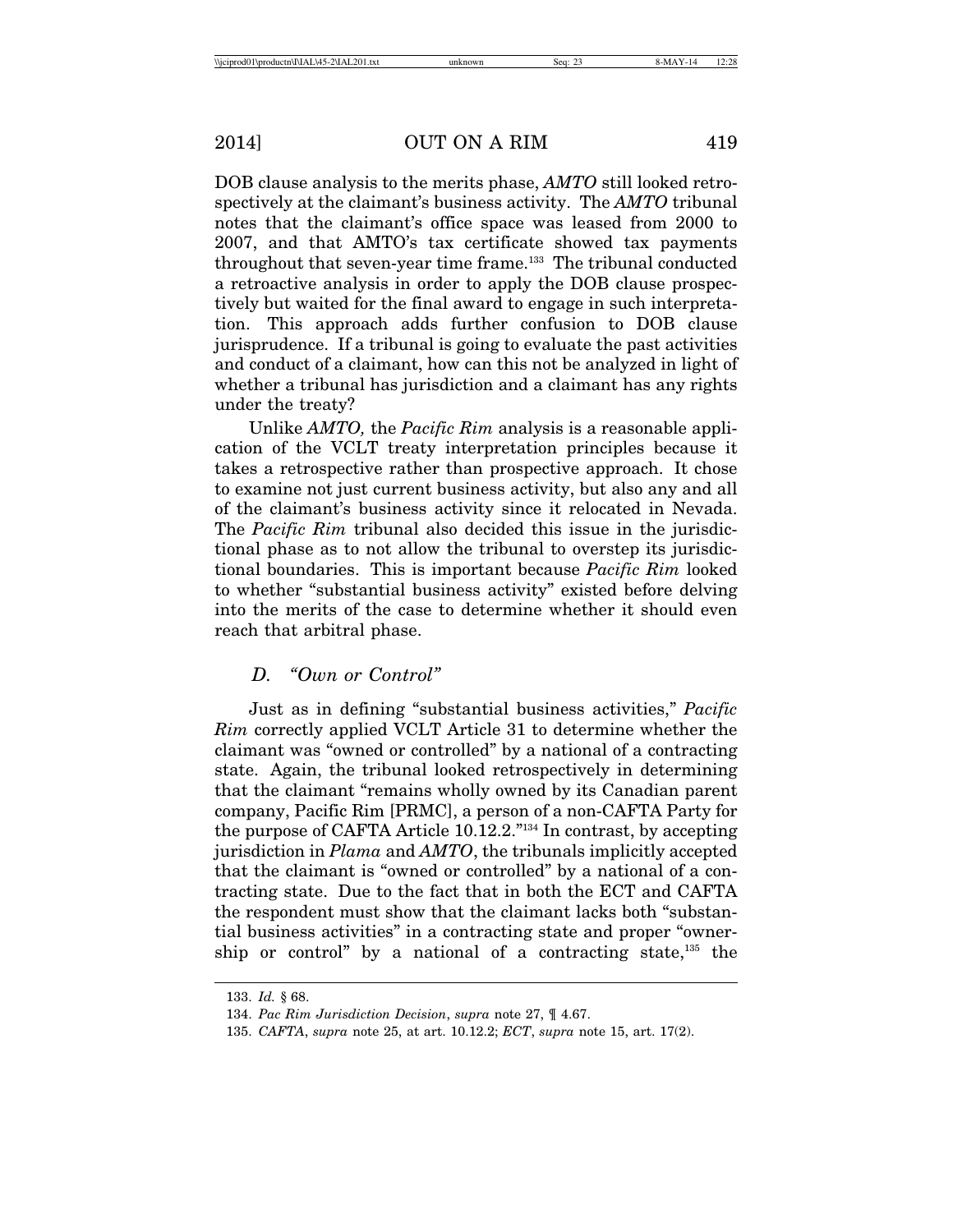tribunals essentially decided that the claimant satisfied both of the conditions needed to proceed to the merits.

The tribunals in *AMTO* and *Plama* examined current "ownership or control" as the determining factor for whether the respondent can deny substantive investment protection at the merits phase. Yet, these tribunals still must look retrospectively to make this determination. For example, both *Plama* and *AMTO* contain complex shareholding structures that must be deconstructed to discover who or what directly or indirectly "owns or controls" the claimant.136 At the end of the analysis, both tribunals evaluate whether the claimants were "owned or controlled" by a contracting state at the time the DOB clause was invoked.<sup>137</sup>

Like the analysis on "substantial business activities," both *Plama* and *AMTO* have consistent substantive interpretations of "ownership or control" with *Pacific Rim*, but such interpretation is distorted by the prospective/retrospective distinction. Both *Plama* and *AMTO* looked to see whether the claimant, and only the claimant, was "owned or controlled" by a national of a contracting state.138 In *Plama* and *AMTO*, however, the claimant was the parent company.139 The tribunals' task, therefore, was to determine whether the claimant was "controlled" by nationals of a contracting state. Conversely, in *Pacific Rim*, the claimant was a subsidiary wholly owned by its Canadian parent company.<sup>140</sup> This explains why the *Plama* and *AMTO* tribunals looked to controlling shareholders and board members. Shares may have been held by various subsidiaries, but in these cases, the parent company was the claimant. In *Pacific Rim*, no further analysis of the parent company was necessary once it was established that the parent company was not the claimant, but in fact wholly owned and controlled the claimant. Furthermore, unlike in *Plama* and *AMTO*, the parent company in *Pacific Rim* was not comprised of subsidiaries, so it was an easier task for the *Pacific Rim* tribunal to identify whether the claimant belonged to a CAFTA contracting party.

While both tribunals concluded that a national of a contracting state did "own or control" the claimant, this determination should be made prior to assuming jurisdiction. If the outcome established that the claimant was not "owned or controlled" by a

<sup>136.</sup> *Plama*, *supra* note 32, ¶¶ 83–91; *AMTO*, *supra* note 111, ¶¶ 66–67.

<sup>137.</sup> *Plama*, *supra* note 32, ¶ 91; *AMTO*, *supra* note 111, ¶ 67.

<sup>138.</sup> *Plama*, *supra* note 32, ¶ 83; *AMTO*, *supra* note 111, ¶ 66.

<sup>139.</sup> *Plama*, *supra* note 32, ¶ 83; *AMTO*, *supra* note 111, ¶ 66.

<sup>140.</sup> *Pac Rim Jurisdiction Decision*, *supra* note 27, ¶ 4.79.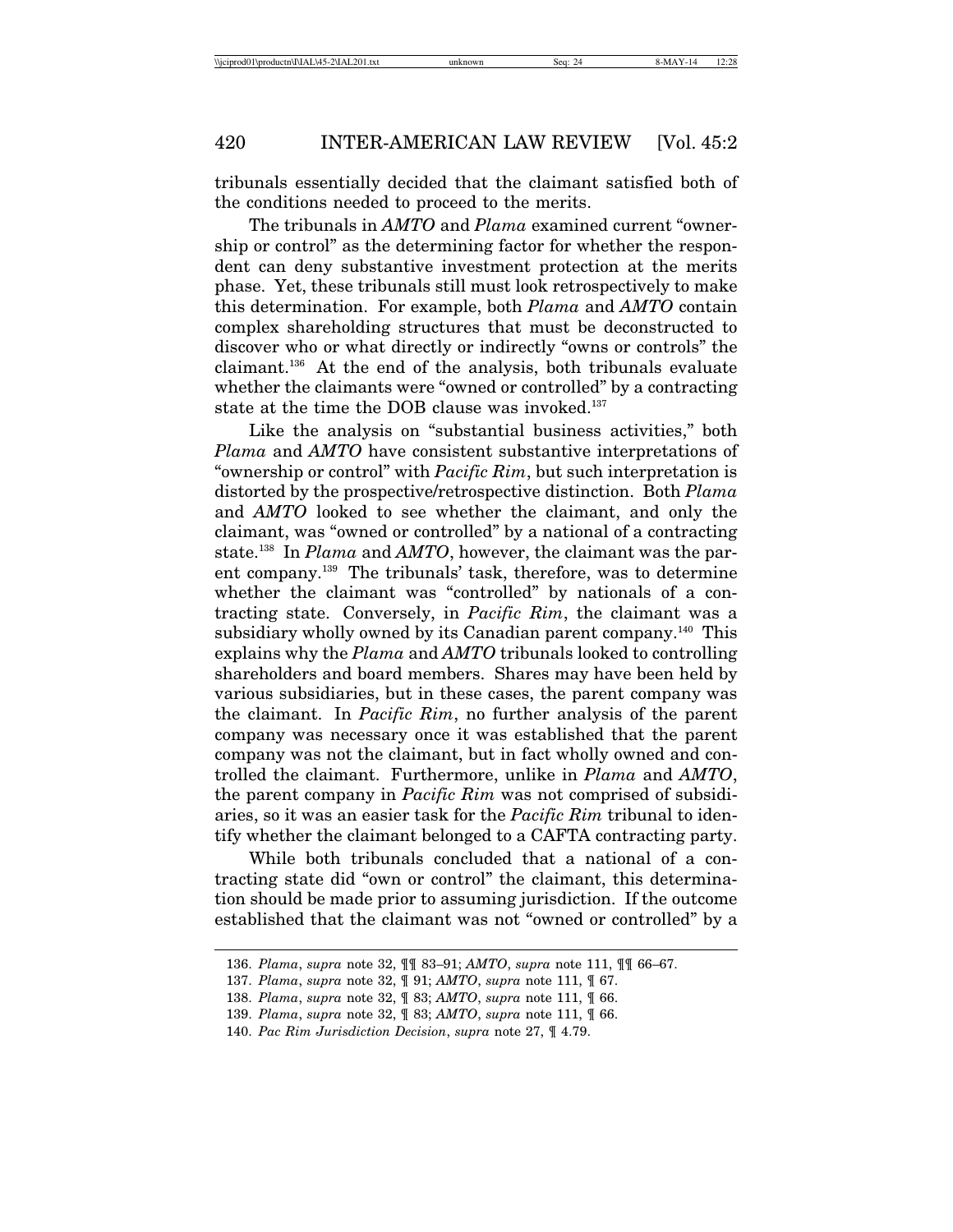national of the contracting state, the tribunal would spend valuable resources deciding a case that should have been terminated before the merits were ever addressed. Under the *Plama* and *AMTO* merits based interpretations, "the tribunal abdicates its responsibility to ensure that meritless claims are disposed of economically at the jurisdictional phase."141 Both "substantial business activities" and "ownership or control" must be determined during the jurisdictional phase to ensure arbitral efficiency and economy. If not, issues pertinent to whether the tribunal has jurisdiction will be improperly addressed during the merits phase of the arbitration. This will not only result in undue arbitration, but it also will result in frivolous claims that have no cause of action under the particular treaty used to assess the arbitral forum.

# IV. THE CAFTA DENIAL OF BENEFITS CLAUSE PROVIDES A SOLUTION TO "TREATY SHOPPING"

Unlike the ECT cases discussed above, the *Pacific Rim* tribunal's treatment of the CAFTA DOB clause provides an effective solution to "treaty shopping." "Treaty shopping" occurs when a treaty is drafted or construed in such a manner that allows claimants to select as the "Investor" an existing company, or even create a new "shell" company in its investment structure, simply to benefit from treaty provisions.142 If, like the *Plama* line of ECT cases suggests, the DOB clause cannot be a jurisdictional limitation on the investor's consent, then investors will be encouraged to reap treaty benefits without any obligations. Tribunals will assume at the jurisdictional phase that the claimant satisfies the requirements of the DOB clause, thereby providing some treaty benefits when the claimant should actually be provided no such protection. While investment treaties are drafted to encourage and protect investors, these protections must be balanced with the interests of the host state.

By regarding the CAFTA DOB clause as a jurisdictional limitation to be applied retroactively, the *Pacific Rim* tribunal protected El Salvador from granting benefits to an entity that neither had "substantial business activities" in a contracting state nor was "owned or controlled" by Salvadoran nationals.<sup>143</sup> By finding

<sup>141.</sup> *Chalker*, *supra* note 68, at 13.

<sup>142.</sup> ANDREW PAUL NEWCOMBE & LLUIS PARADELL, LAW AND PRACTICE OF INVESTMENT TREATIES: STANDARDS OF TREATMENT 69 (2009).

<sup>143.</sup> *Pac Rim Jurisdiction Decision*, *supra* note 27, ¶¶ 4.63–4.82.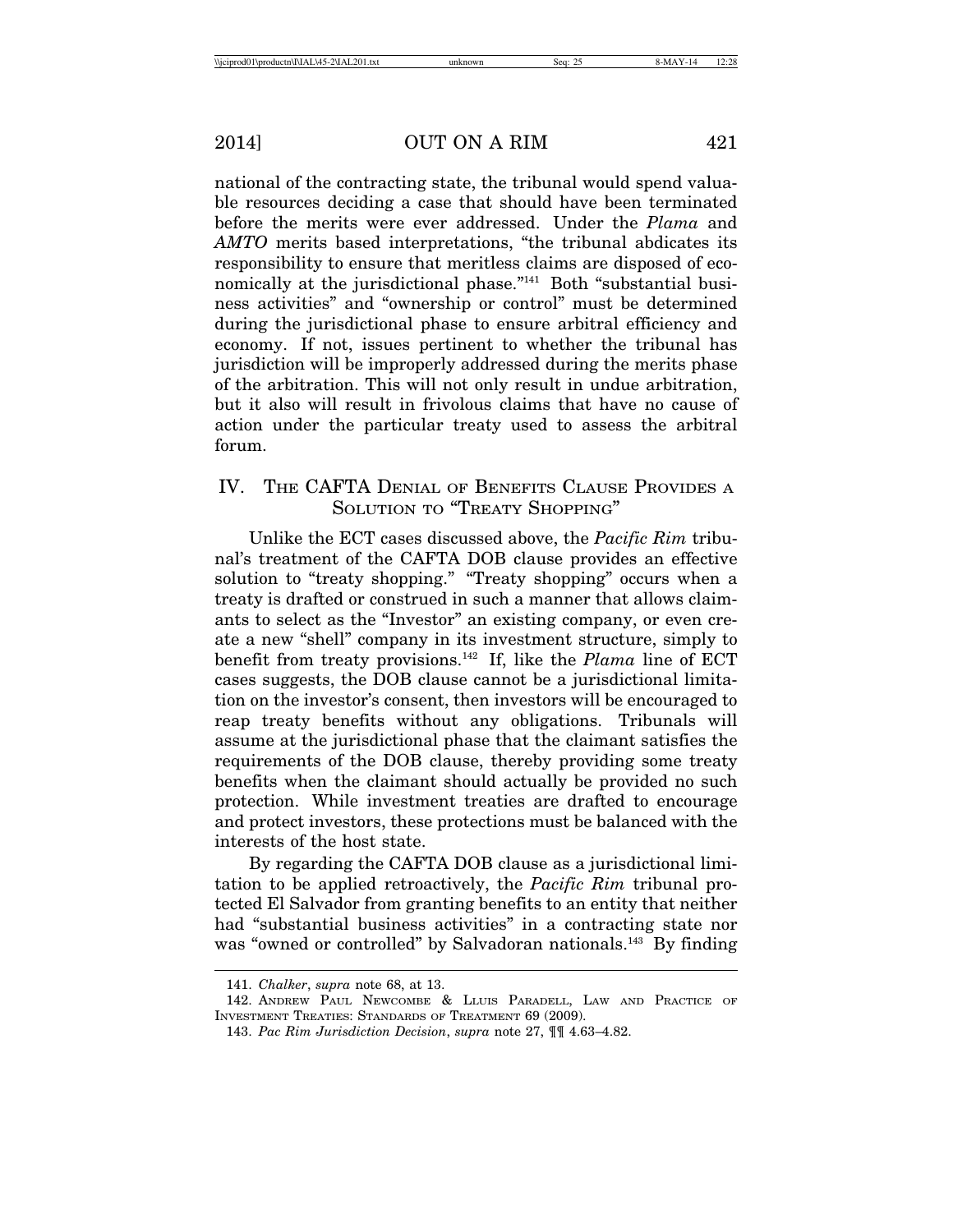that Article 17(1) was not a jurisdictional issue, the *Plama* tribunal turns the purpose of a DOB clause on its head. It allows host states to be sued by investors who have no exercisable rights under a treaty. It also places host states in the precarious position of regulating investors without requiring the investors to be forthcoming about their nationalities. The *Plama* tribunal, therefore, "has created an impossible burden for regulators, especially in those poor and transition states that are still developing regulatory abilities."144

The analysis in *Pacific Rim* successfully prevented a "shell company" from exercising rights and obtaining jurisdiction that it never legitimately possessed. Phrases such as "may refuse" and "reserves the right to refuse," may be permissive but do not signify a prospective analysis. This is because it allows a host country to consistently assess whether particular investors have met the burden of proof of demonstrating treaty application. A host country's denial of treaty benefits is "left to the discretion of the host State which chooses, according to its needs, the companies to which it denies or accords the benefits of the treaty."145 The denial of benefits is not automatic. By interpreting this language as granting a prospective effect to the denial of benefits, *Plama* robs the DOB clause of its true object and purpose: to prevent "treaty shopping." After all, an investor would have little to lose if treaty protections could not be denied to past activities that were not legitimately made because the claimant was never eligible for treaty protection in the first place.

By acknowledging PRMC, and not US shareholders, as the true owner of Pac Rim, and by recognizing that any business activities in the US was conducted under the auspice of PRMC, the CAFTA DOB clause was given true effect. It signifies to investors, and particularly to parent companies, that "shell companies" cannot be created simply to provide treaty rights that the parent company would otherwise be without. There must be some legitimate connection between an investor and the treaty benefits and protections it seeks to utilize. While this decision is not binding on future CAFTA tribunals, it provides significant guidance if and when the CAFTA DOB clause is invoked in the future.

The *Pacific Rim* tribunal's treatment of the DOB clause pro-

<sup>144.</sup> *Chalker*, *supra* note 68, at 20.

<sup>145.</sup> SUZY H. NIKEMA, INT'L INST. FOR SUSTAINABLE DEV. (IISD), BEST PRACTICES DEFINITION OF INVESTOR*,* 13 (2012) *available at* http://www.iisd.org/pdf/2012/best\_ practices\_definition\_of\_investor.pdf.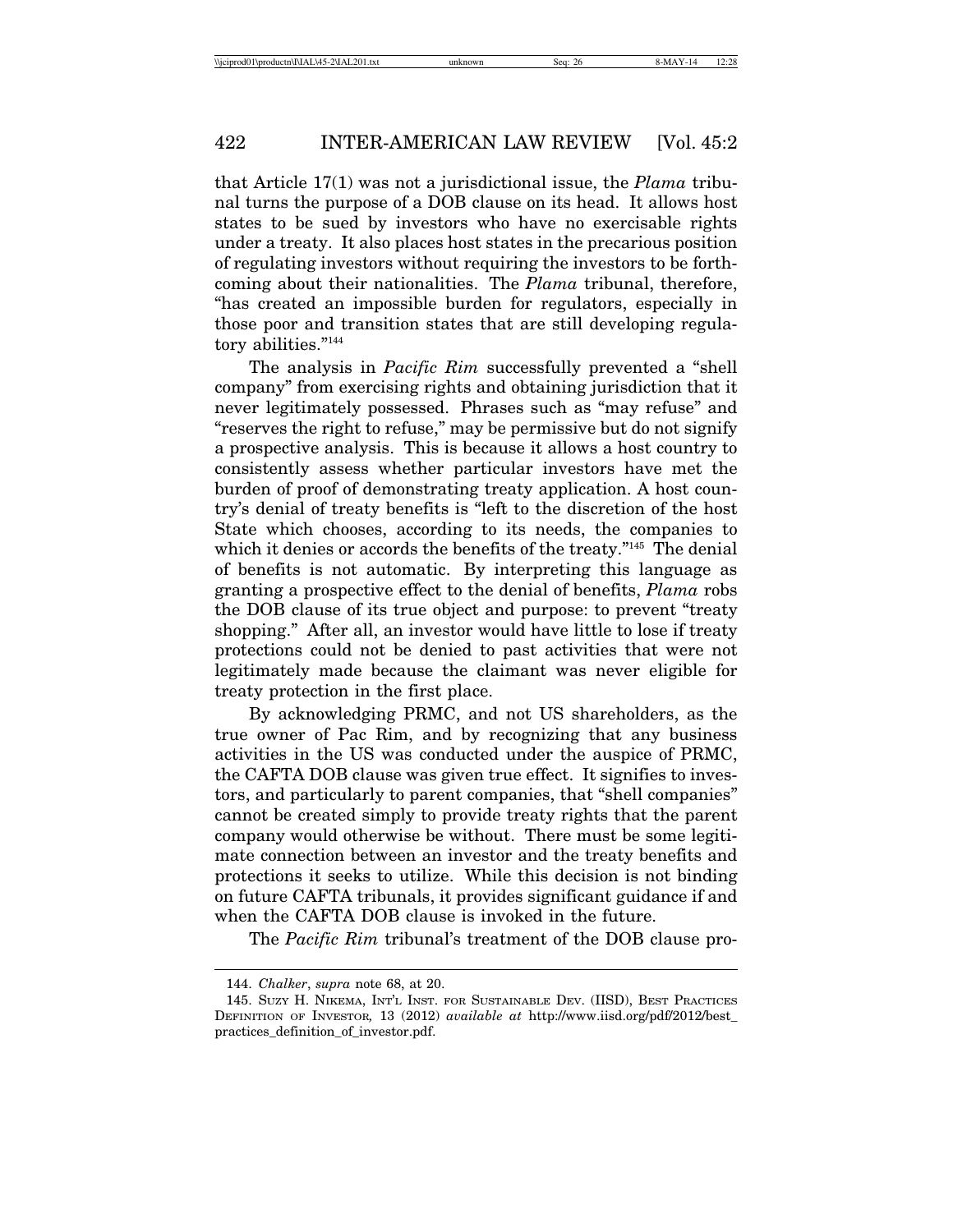vides the most effective solution to treaty shopping. While MFN clauses have been viewed as a solution to treaty shopping, MFN clauses do more to encourage "treaty shopping" than to prevent it. A MFN clause operates to "ensure that relevant parties treat each other in a manner at least as favourable as they treat third parties."146 In other words, "MFN clauses aim at counteracting discrimination between foreign investors with different nationalities."147 Hence, an MFN clause, unlike a DOB clause, does not identify who qualifies as an "investor." Instead, an MFN clause merely ensures that a bona fide "investor" is provided the same treatment as compared to other "investors" under similar BITs. While the MFN clause may harmonize favorable treatment among investors, it is always possible to look to alternate treaties to find more favorable treatment for almost any substantive provision.<sup>148</sup> According to Essing:

The investor does not have to accept the application of disadvantageous provisions in the third party treaty imposed on him as a price for advantages in the course of balancing the investor's interests with public policy concerns of the advantages of the third party treaty are incorporated in the basic treaty by virtue of the MFN clause.<sup>149</sup>

The MFN clause cannot be a viable solution to "treaty shopping" when the purpose of the MFN clause itself is to provide investors access to more favorable treatment under treaties to which they are not contracting parties. Therefore, it is essential that DOB clauses be carefully drafted and properly interpreted to prohibit the extension of "investor" protection to unwarranted parties in the first place. To properly act as a safeguard against "treaty shopping" the DOB clause analysis must be a jurisdictional analysis as demonstrated in *Pacific Rim.*

### V. CONCLUSION

This comment illustrates how *Pacific Rim*'s use of VCLT Articles 31 and 32 treaty interpretation principles creates an effective CAFTA DOB clause. Unlike the ECT, the CAFTA DOB clause

<sup>146.</sup> RUDOLPH DOLZER & CHRISTOPHER SCHREUER, PRINCIPLES OF INTERNATIONAL INVESTMENT LAW 186 (Oxford Univ. Press 2008).

<sup>147.</sup> H. Essig, *Balancing Investors' Interests and State Sovereignty: The ICSID-Decision on Jurisdiction Plama Consortium Ltd. v. Republic of Bulgaria*, 4:5 TDM 14 (Sept. 2007).

<sup>148.</sup> *Id.* at 25.

<sup>149.</sup> *Id.*